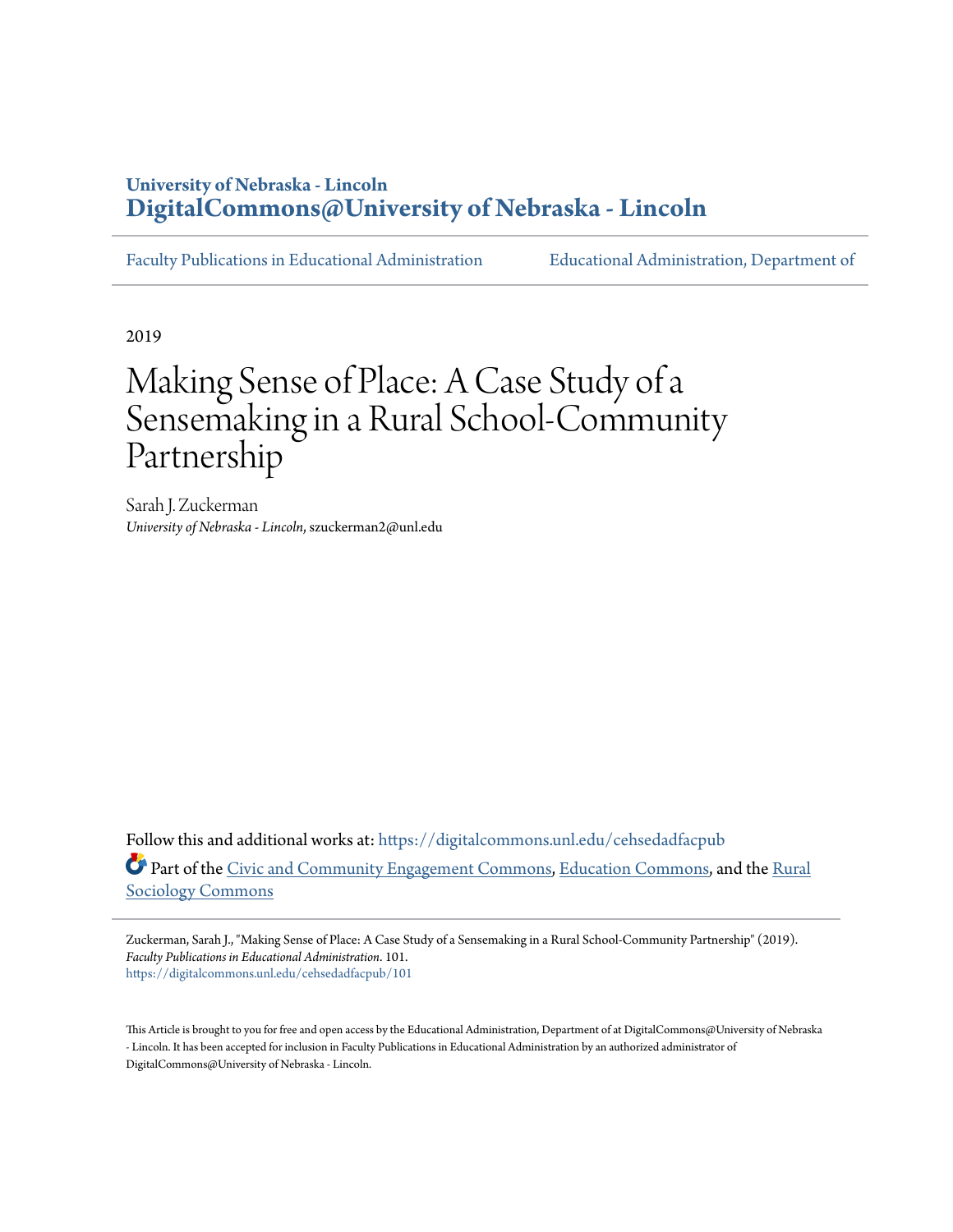# **Making Sense of Place: A Case Study of a Sensemaking in a Rural School-Community Partnership**

### Sarah J. Zuckerman *University of Nebraska-Lincoln*

Citation: Zuckerman, S. J. (2019). Making sense of place: A case study of a sensemaking in a rural school-community partnership. *Journal of Research in Rural Education, 35*(6), 1-18. Retrieved from: https://doi.org/10.26209/jrre3506

*Cross-sector, place-based, school-community partnerships seeking to improve educational and other outcomes at scale*  have experienced a resurgence in the United States. Rather than isolated efforts, this new generation relies on scaling up *models in networks, such as Strive Together. However, many of these models evolved in urban contexts, creating challenges for scaling up in rural areas with fewer organizations, limited resources, and lower population density. Using conceptions of sensemaking as precursor for collective action, this case study examines the strategies used by partnership leaders in a rural county to make sense of Strive and the local community. By iteratively bringing together knowledge from outside and from within the community, leaders were able to shape the partnership in a way that supported action while continuing to build a shared understanding of needs on a regional level and the development of a regional identity across eight component school districts.*

In the United States, cross-sector, place-based, schoolcommunity partnerships have experienced a resurgence (Henig, Riehl, Houston, Rebell, & Wolff, 2016). These partnerships provide opportunities for cooperation, coordination, and collaboration to support community level educational outcomes by bringing together organizations that serve children, including early childhood, K-12 education, postsecondary education, health and human services agencies, non-profit and community organizations, business leaders, and philanthropic foundations (Edmondson & Zimpher, 2012, 2014; Henig, et al., 2016). These efforts seek to overcome the fragmentation along the educational pathway from birth through workforce entry, as well as the fragmentation between education, medicine, and other youth- and family-serving fields and the lack of alignment in public and private investment (Henig et al., 2016).

One aspect that sets the current partnerships apart from previous efforts is the scaling up of models in branded networks (Henig et al., 2016). For this analysis, Strive Together (Strive), developed in an urban area, serves as an example of a branded approach to partnerships development resulting from codified design elements and strategies used successfully in one context and thought to be able to be implemented in a variety of settings, including rural areas, under local leadership. Rural places have different strengths and needs than the urban areas, making the translation of partnership models to rural communities potentially problematic (Brown & Schafft, 2011; Zuckerman, 2016a). For example, the Strive model emphasizes postsecondary education for individual human capital creation (Lawson, 2013). Without attention to local strengths and needs, such partnerships may contribute to the education of rural young people for jobs in urban areas, rather than for life in their own communities (Casto, McGrath, Sipple, & Todd, 2016 ; Zuckerman, 2016a). Questions remain if such partnerships can be adapted to rural communities in ways that support community vitality.

This case study, primarily based on interviews and focus groups with 39 members of a Strive-affiliated partnership, examined the processes used to adapt the Strive model to a rural county in the Midwest. Using a theoretical framework of sensemaking, this study is guided by the research question: How do partnership members make sense of local needs and a national model for school-community partnership development in a rural community?

#### **Literature Review**

The literature review locates Strive as a branded approach to school-community partnerships within

Acknowledgement: I wish to thank the editor and reviewer for their suggestions in strengthening this paper, along with Dr. Julie Tippens, Dr. Dan Hoyt, and Dr. Lisa Pytlik-Zillig for their input on earlier drafts. All errors are my own.

All correspondence should be directed to Sarah J. Zuckerman, Educational Administration, University of Nebraska-Lincoln, 132 Teachers Hall, Lincoln, NE 68588-0360 (Szuckerman2@unl.edu).

The *Journal of Research in Rural Education* is published by the Center on Rural Education and Communities, College of Education, The Pennsylvania State University, University Park, PA 16802. ISSN 1551-0670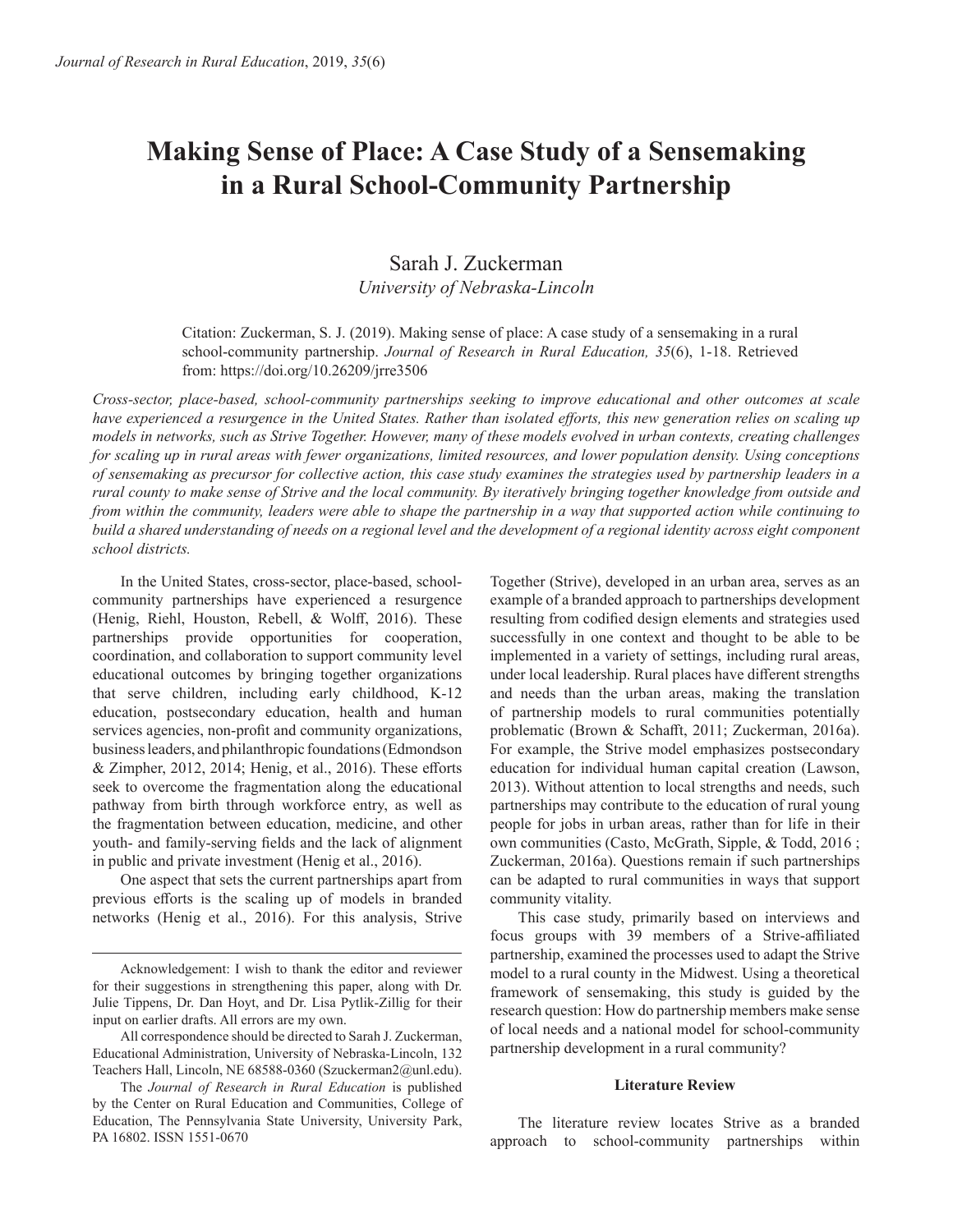a renewed interest in place-based efforts to support community-level educational outcomes and provides a description of the model.<sup>1</sup>

#### **The Next Generation of Place-Based School-Community Partnerships**

In the United States, and elsewhere, the first decades of the 2000s have witnessed a renewed interest in schoolcommunity partnerships. This new generation of partnerships seeks to overcome the challenges of contemporary governance by bringing together partners from multiple private and public sectors in formalized collaborations to make decisions in a specific geographic area (Goodwin, 1998; Henig, Riehl, Rebell, & Wolff, 2015; Kerr, Dyson, & Raffo, 2014; Shortall, 2004). The most recent iteration of these partnerships leverage local leadership to make the best use of resources for local need and have the potential to avoid the short-termism of shifting national priorities and resultant policy churn that plague educational reform (Kerr et al., 2014; Stone, Henig, Jones & Pierannunzi, 2001). Compared to previous efforts, they are broader in their membership, but narrower in their educational focus (Henig et al., 2015; Kerr et al, 2014).

For rural schools, place-based education (e.g., Gruenewald & Smith, 2008) has long been seen as an antidote to policy reforms created by "distant experts" (see Jennings, 1999). Through the process of bringing community members into schools, and youth into communities, placebased educational strategies have the potential to reverse outmigration and contribute to community sustainability (Gallay, Marckini-Polk, Schroeder, & Flanagan, 2016; Gruenewald & Smith, 2008; Howley, 1991; Schafft, 2016). Place-based education frequently focuses on specific curricular areas, such conservation projects (e.g., Gallay et al., 2016); literacy (e.g., Azano, 2011; Waller & Barrentine, 2015); mathematics (e.g., Showalter, 2013); and local history and culture, science, or workforce development programs (Smith, 2002).

However, the new generation of partnerships takes a more comprehensive approach by addressing factors that contribute to low school achievement, including access to early childhood education and out-of-school learning, preventative physical and mental healthcare, and family engagement and support. These partnerships reflect reactions against "no excuses" educational policy, as well as renewed interest in addressing spatially concentrated disadvantage that impacts student outcomes in complex and interdependent ways that cannot be overcome by a single sector or organization (Bryson, Crosby, & Stone, 2006; Henig et al., 2015; Kerr et al., 2014; Reardon, 2011; Rothstein, 2004). These partnership models operate under the assumption that moving the needle on educational outcomes requires overcoming systematic and social fragmentation through formal cross-sector collaboration (Bryson et al., 2006; Edmondson & Zimpher, 2014).

Henig and colleagues (2015) report that while some of these place-based school-community partnerships result from homegrown efforts by local leaders over time, increasingly these efforts are linked into national networks centering on specific partnership models, such as Strive Together, Ready by 21, Say Yes, and the Promise Neighborhood model. These models primarily evolved in urban areas but have since spread to rural communities. However, for such initiatives to be effective, they must be conceptualized as "locally developed interventions that engage with an ecological understanding of place" (Kerr et al., 2014, p. 131). Similarly, Lawson (2013) argued that to be effective, partnerships must be "fit for purpose, in *this place, at this time*" (p. 614, emphasis original). To do so, partnership leaders must consider local demographics, organizational ecologies, and social geography (Lawson, Alameda-Lawson, Lawson, Briar-Lawson, & Wilcox, 2014). Likewise, bringing the right mix of the right stakeholders to the table, those with vested interests to drive engagement and resource commitment, requires knowledge of assets and needs in the community (Edmondson & Zimpher, 2014; Lawson, 2004; Zuckerman, 2016a). Scaling up of partnership models in new geographies raises questions as to how members make sense of their knowledge of place and knowledge presented by the purveyors of branded models like Strive.

In particular, questions have been raised about whether such models serve neoliberal interests of workforce development by taking a "thin" approach to human needs (Casto et al., 2016). Casto and colleagues (2016) criticized the Promise Neighborhood model's scale up in rural areas as taking a "thin" approach to human needs. These thin approaches address human capital outcomes for individuals but fail to address other aspects of education and community well-being. Casto and colleagues (2016) argue that when such a thin conception of human need drives educational policy, neither the individual nor the community is well served. These critiques can be extended to Strive. In particular, Strive's college and career readiness rhetoric may contribute to programs and policies that encourage disembedded, placeless, youth (Castro et al., 2016; Corbett, 2007; Schafft & Biddle, 2013).

 Casto and colleagues (2016) caution that to meet the needs of rural communities, place-based partnerships must be "thick" in their consideration for human development, including relationships and identity development that contribute to community vitality. They emphasize the need

<sup>1</sup> For a deeper description of the original Strive Partnership and its spread through the StriveTogether Network see Edmondson and Zimpher (2014).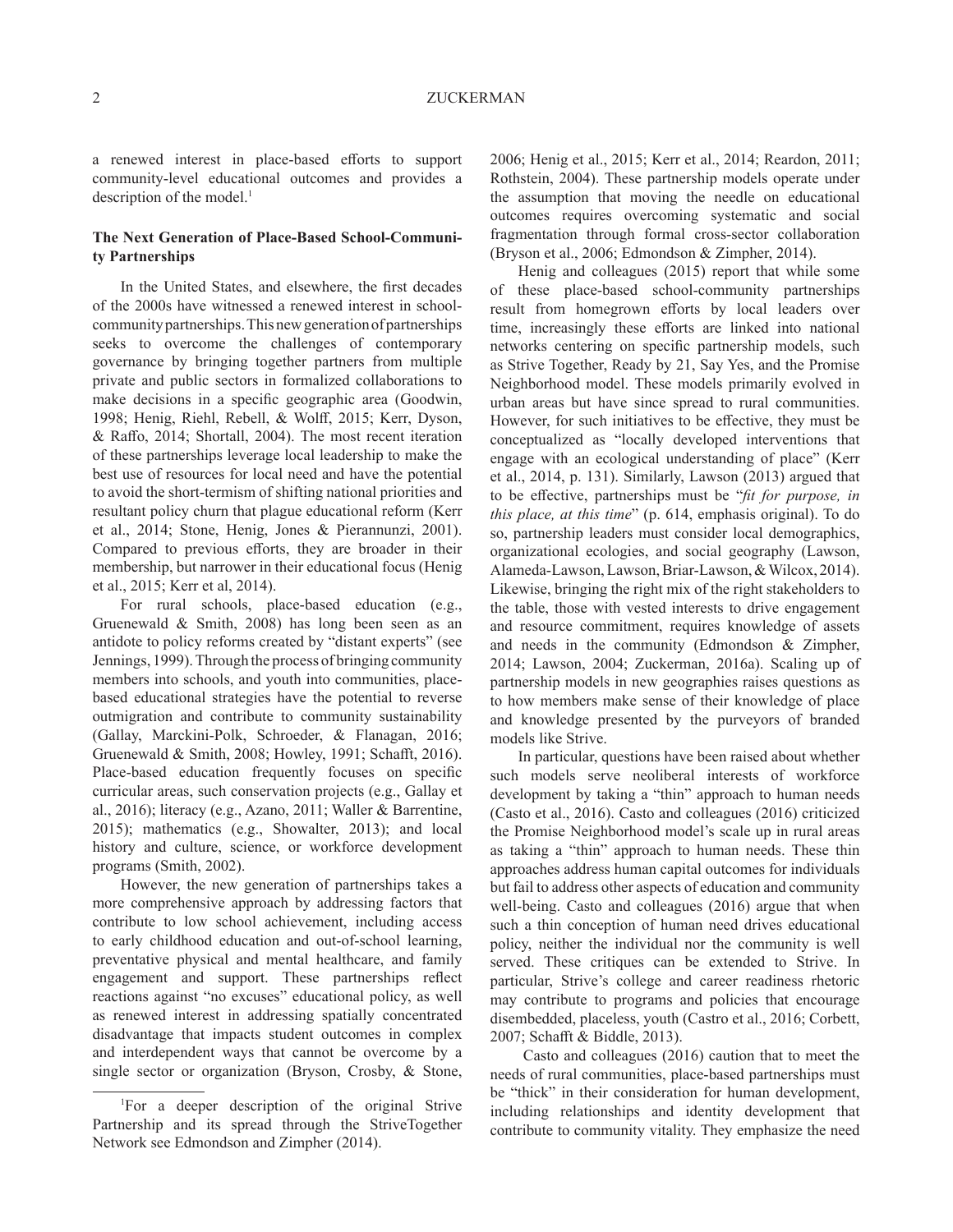to bring together individual and community well-being in these efforts and to ensure that they are centered in a particular context (Casto et al., 2016). This study seeks to understand how leaders of place-based initiatives use local knowledge to create such thick approaches tailored to local needs while using models, such as Strive. The remainder of this section provides an overview of Strive.

#### **Strive: From Place-Based Initiative to a Network**

The original Strive Partnership in the Cincinnati metropolitan area is the most prominent example of the new generation of place-based school-community partnerships (Henig et al., 2015). The Strive Partnership developed between 2003 and 2006 as community leaders engaged in conversations about linking the public schools and local universities. According to founders, a town hall in 2006 led to the realization that isolated programs would continue to be insufficient to create an internationally competitive workforce (Edmondson & Zimpher, 2014). Similarly, leaders realized workforce development depended not only on high school and college completion, but also on children's' developmental and educational paths, starting in early childhood (Henig et al., 2015).

Additionally, dramatic framing of issues in the community created a sense of urgency. Edmondson and Zimpher (2014) relayed this framing from the county coroner, who stated that business as usual would continue to not only create poor educational outcomes, but that he would continue to "see dead kids on my table" (p. 1). As they report, stating the issue in this blunt way sparked a shared understanding and created urgency for action to create innovative solutions for systemic, regional challenges (Edmondson & Zimpher, 2014). These realizations led to broadening an existing workforce collaboration in a wideranging cross-sector partnership, which had grown by 2015 to approximately 300 members located in the Cincinnati Public Schools District and two neighboring districts (Edmondson & Zimpher, 2014). Partners also include three local universities, major employers, charitable foundations, early childhood leaders, social agencies, and civic groups (Edmonson & Zimpher, 2014).

In 2011, two key leaders of the Cincinnati group formed the Strive Together Cradle to Career Network to provide processes and tools adaptable to local communities (Edmondson & Zimpher, 2014; Henig, 2015). Part of this work has been codifying, packaging, and disseminating strategies used in Cincinnati, organized around four "pillars." These pillars are: (1) a common vision of student success; (2) goals, metrics, and indicators aligned with that vision; (3) data systems to allow for student-level data to be collected and analyzed across organizations; (4) strong and sustained civic leadership supported by a backbone organization. These pillars are further described in two key documents, the Student Success Roadmap and the Theory of Action (Edmondson & Zimpher, 2014; Strive Together, 2019).

The Student Success Roadmap outlines the five educationally focused, research-based indicators identified by the Strive Partnership. They include kindergarten readiness; student support inside and outside school; academic support, particularly for fourth grade literacy and eight grade algebra; boosting high school completion; college enrollment; and college completion (Edmondson & Zimpher, 2014; Strive Together, 2013). This document served as the "mental model" for how Strive members viewed the world (Edmondson & Zimpher, 2014, p.24), suggesting it both as the product of sensemaking and as a tool for future collective understanding to drive action. As a mental model, the Roadmap reflects similar goals to No Child Left Behind and the Every Child Succeeds Act, particularly in its focus on college and career readiness. Rather than an alternative to top-down reforms, the Roadmap rhetoric suggests Strive as another means of standardizing education for workforce development.

The Strive Theory of Action outlines developmental stages across four pillars, providing measurable process benchmarks from "emerging" to "systems change" (Strive Together, 2019). For example, in the emerging stage, the Theory of Action calls for the development of a leadership table with of a clear accountability structure; calls to action to mobilize partners; developing locally defined, evidencebased priorities; the collection and public release of baseline data; commitment to continuous improvement; mapping of community assets; and selection of a backbone organization and communication strategies (Edmondson & Zimpher, 2014; Strive Together, 2019).

Additional stages require developing a partnership agreement that defines roles and responsibilities of leaders, partners, and the backbone organization. It also requires the sharing of data; the development of collaborative action networks (CANs) of practitioners who engage in cascading collaboration; and commitment of funding for facilitators, data managers, and other backbone staff (Edmondson & Zimpher, 2014; Hanleybrown, Kania, & Kramer, 2012). Collaborative action networks commit to action planning and continuous improvement to align and improve organizations serving children, youth, and families using disaggregated data. Regular report cards, mobilization of sustainable funding, and engagement in policy change efforts round out the development with an aim of seeing at least 60% of all indicators showing improvement to be a "proof point" (Strive Together, 2019). As of 2015 when this study took place, no Strive Together Network member had reached this level (Henig et al., 2015).

In addition to serving as a benchmark, the Theory of Action serves as a gatekeeping device for voluntary membership in the Strive Together Network, which is based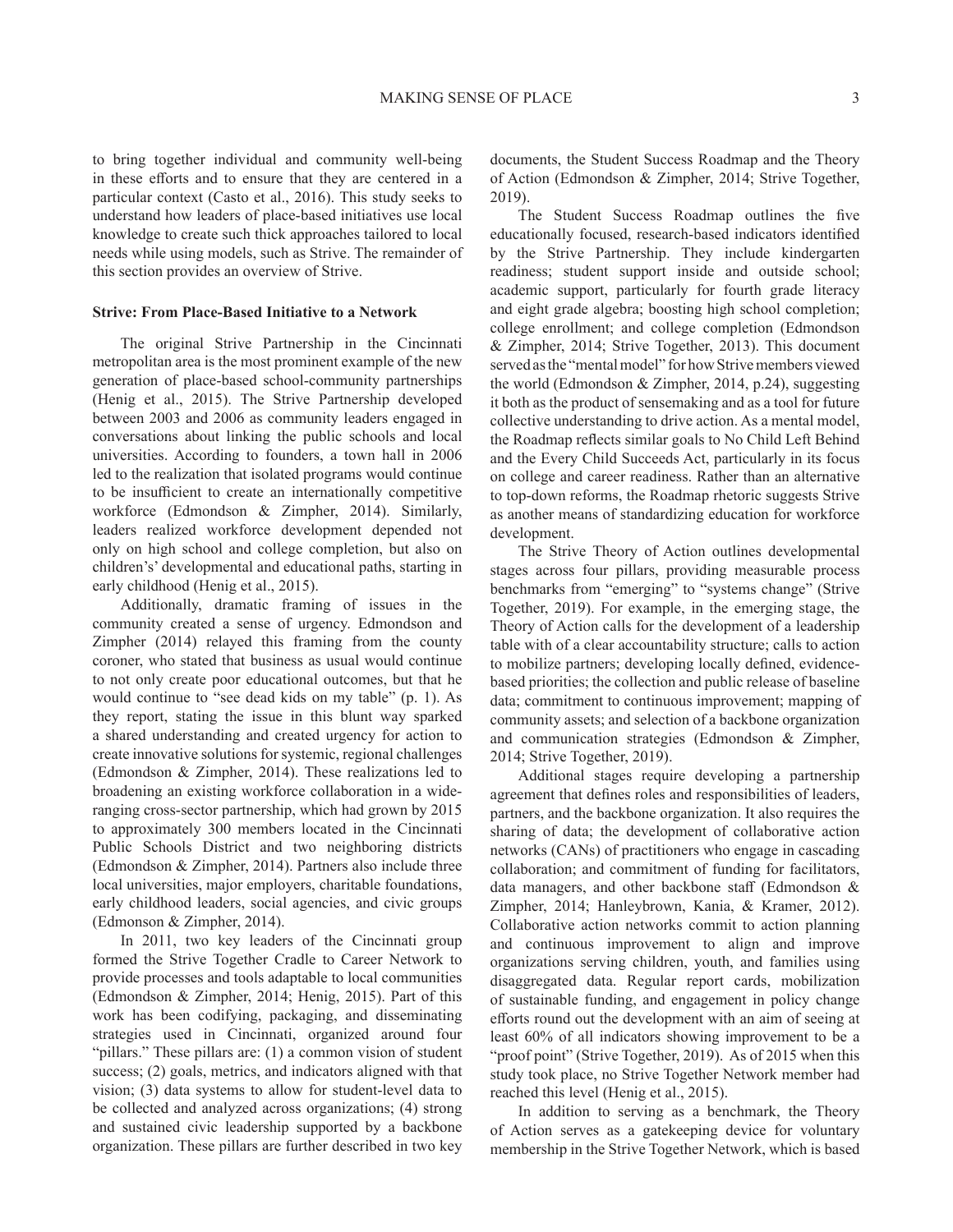on a self-assessment tool aligned to the developmental trajectory outlined in the Strive Theory of Action (Henig et al., 2015; Strive Together, 2019). At the time of the study, it was unclear from Strive's materials whether rural communities are systemically screened out. However, at the time of the study, there was a rural special interest group within the Strive Together Network, which holds annual convenings to bring together members of partnerships to engage in shared learning, and several rural communities were listed as members in 2014-15.

As Henig and colleagues (2015) note, there is limited research on this new generation of place-based schoolcommunity partnerships. This study examines a specific issue: scaling up a set of ideas developed in urban areas in a rural place with different social geographies, organizational landscapes, economies, and values, as well as different assets and needs for educational attainment and workforce development. In part, it addresses Henig and colleagues' (2015) call to understand how local collaborations relate to a national network by focusing on how participants make sense of local needs and knowledge of the Strive model in developing a network fit for purpose, in a particular time and place. The next section lays out the theoretical framework of sensemaking used to understand how participants bring together multiple strands of knowledge prior to engaging in collective action.

#### **Theoretical Framework**

School-community partnerships require authentic relationships forged through reciprocal interactions and mutual trust to create action (Bauch, 2001). Prior analysis of rural cross-sector school-community partnerships focused primarily on social network structure (Miller, Scanlan, & Phillippo, 2017; Miller, Wills, & Scanlan, 2013) without attending to the social processes that support shared understandings. This study makes novel use of the theory of sensemaking, as described in the organizational and social movement literature.

#### **Sensemaking in Organizations**

In organizational studies, definitions of sensemaking have four core similarities: (1) sensemaking is an ongoing, iterative social process; (2) sensemaking occurs as a response to events, actions, or changes in the environment that challenge expectations; (3) sensemaking contributes to agreed-upon understandings across individuals that are sufficiently similar to drive coordinated, collective action; (4) sensemaking is as a continuous process of ongoing action and understanding of the world (Maitlis & Christianson, 2014).

This study examines how members of a Strive-affiliated partnership made sense of their local educational landscape in response to a series of events within and outside the community in an iterative and ongoing manner. Part of this process includes surfacing tacit, or personal, knowledge and transforming it to explicit knowledge, which can then inform and constrain action as explicit stories make certain actions possible while excluding others (Choo, 1996; Wieck, Sutcliffe, & Obstfeld, 2005). It also examines how agreedupon understandings were constructed in "action-meaning cycles" (Maitlis & Christianson, 2014, p. 67) and serve as "way station[s] on the road to a consensually constructed coordinated system of action" (Taylor & Van Every, 2000, p. 275).

#### **Sensemaking in Social Movements**

 In the social movement literature, collective action frames represent sensemaking on a group scale (Benford & Snow, 2000). Rather than aggregating individuals' understandings, these frames are "the outcome of negotiating shared meaning" (Gamson, 1992, p. 111), requiring members to work through disagreement. Benford and Snow (2000) identify three processes of collective action framing: (1) discursive processes, or the ongoing conversations among members through which reality is assembled and reassembled; (2) utilitarian and goal-oriented strategic processes refine frames in relation to the individuals mobilized; and (3) contested processes, or conflict among individuals mobilized and counter-frames that provide alternative explanations. Collective sensemaking in social movements is iterative and dynamic, resulting from the interplay of members and the environment, which distills events and experiences into compelling frames that motivate collective action among members (Benford & Snow, 2000).

#### **Summary**

Across contexts, sensemaking describes social processes through which shared understandings develop and contribute to collective action. These iterative processes occur in response to novel situations by comparing new experiences to prior experiences to make sense of the world before acting. In cross-sector partnerships, this process requires developing shared understandings across different ways of seeing problems and potential solutions. Additionally, in partnerships that work across school districts, such as the subject of this study, understandings must be negotiated across community boundaries. Lastly, for partnerships affiliated with a national network, like Strive, this sensemaking includes bringing together multiple strands of knowledge to craft a partnership fit for purpose, place, and time.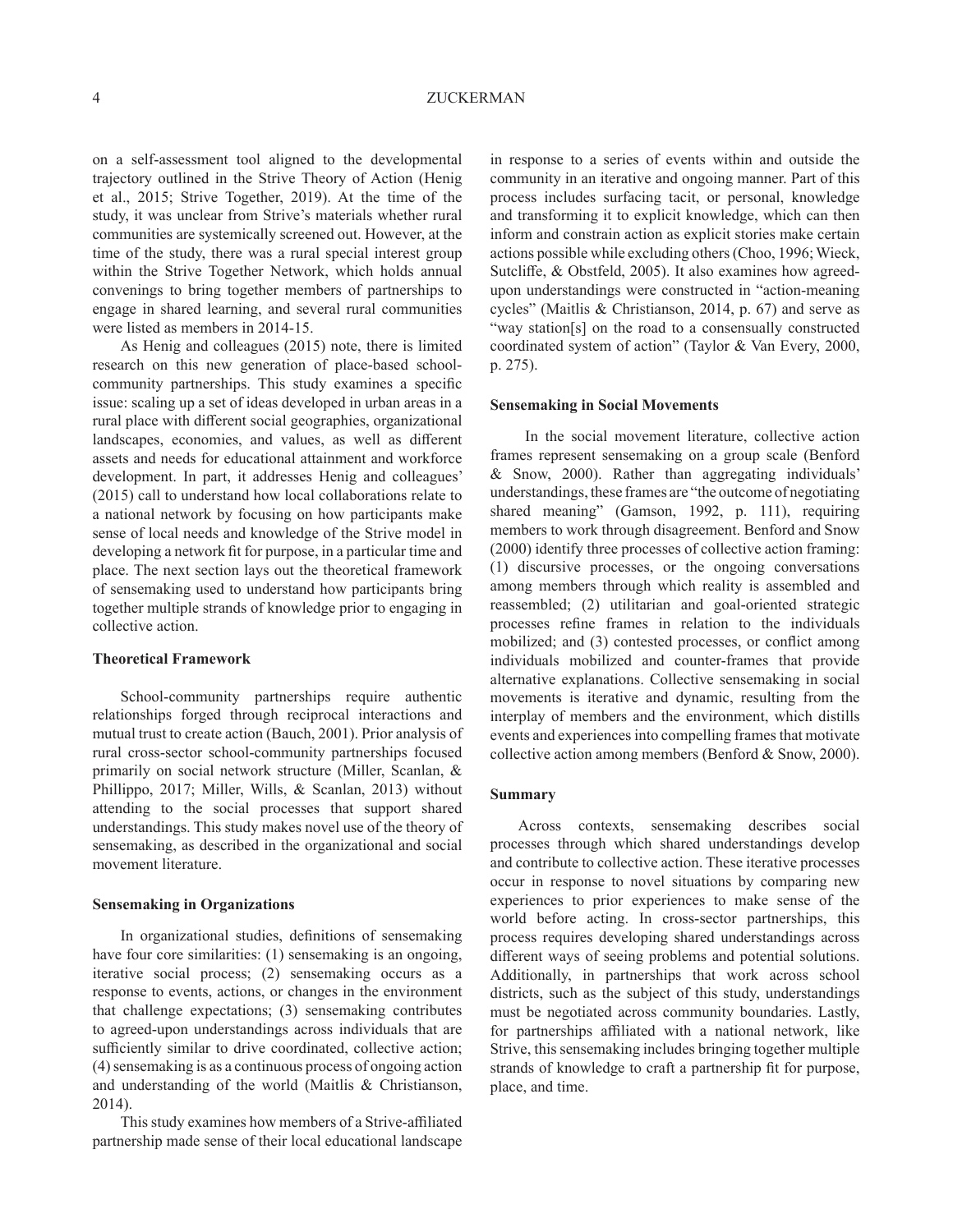#### **Methods**

The analysis presented here is part of a larger case study of a rural school-community partnership conducted between November 2014 and June 2015 under an IRB approval from the University at Albany (Zuckerman, 2016a). This case study revealed the importance of collective issue framing in the development of the network, particularly the ways in which local needs and challenges shaped a network that deviated from the Strive Together model in its goals and structure. This finding suggested sensemaking as a theoretical framework for further analysis. The secondary analysis presented here draws primarily on interviews with those most familiar with the development of the partnership: the two partnership conveners, members of the backbone organization who shepherd the network by planning and facilitating meetings and communicating with members, a consultant, and four other members of the backbone organization. Interview and focus group data from 32 partnership members, along with documents and observations, served to triangulate findings and provide multiple perspectives (Stake, 1995).

#### **Case Selection**

In addition to its national prominence, the Strive model was selected for this study due to efforts to scale it up by a founding member of the Cincinnati initiative in the state where the researcher resided during the initial study. To maximize what could be learned about the implementation of the Strive model in a rural place from a single case study, purposive sampling process identified critical cases (Stake, 1995). The publicly available list of Strive-affiliated partnerships was cross-walked with county-level and school-level data (National Center for Education Statistics [NCES], 2014; U.S. Department of Agriculture [USDA], 2013) to identify partnerships that primarily serve rural students. This process yielded two potential sites in nonmetropolitan counties, one in the Midwest and one in the Northeast, both of which were identified by Strive Together as being in the "exploring phase" (Strive Together, 2019).

As the guiding orientation of the initial case study was civic capacity, or the mobilization of important stakeholders to a common agenda (Creswell, 2014; Stone et al., 2001), it was important to identify a partnership in which stakeholders had mobilized, developed shared goals, and engaged in community-level action. Examining websites and conversations with conveners of two rural Striveaffiliated provided information about development that led to the selection of the Grand Isle Network,<sup>2</sup> as Core Team members had met monthly for several years, clear goals

were outlined on their website, and baseline data aligned to those goals were about to be released to the public.

#### **Participant Selection**

A purposive sampling strategy was used to maximize the data collection though interviews and focus groups (Yin, 2016) by identifying individuals with active membership the Network. Publicly available lists of members identified potential participants, and a conversation with one of the conveners helped identify consistently active members. To maximize the variance within this group (Yin, 2016), the next stage of participant selection considered membership in the key stakeholder groups identified in Strive and related literature (e.g., Edmondson & Zimpher, 2014; McGrath, Donavan, Schaier-Peleg, & Van Buskirk, 2005) and civic capacity literature (e.g. Mitra & Frick, 2011; Shipps, 2003; Stone et al., 2001). These groups include K-12 administrators and educators, early childhood program directors, postsecondary leaders, business leaders, social service agency members, and parents. Efforts were made to recruit participants from each of the eight school districts in the Network, but most participants who agreed to participate either lived or worked in the biggest district of Big River.<sup>3</sup> Participants reflected the overall composition of the Network and population density of the region. Table 1 presents details on participants quoted in this manuscript.

#### **Data Collection**

Fieldwork occurred over two weeklong visits to Grand Isle during which time interviews and focus groups were completed, along with three meeting observations that focused on issue framing. One meeting was open to the public and attended by the local media. Consent forms were not used for that meeting, but for all other meetings all participants provided written consent. Additionally, 39 individuals provided consent and participated in 28 interviews and 6 focus groups. Initial interviews and focus groups used a semi-structured protocol to assure similar data were collected across participants while allowing for probing of individuals' understandings of the mobilization of stakeholders, the development of the common agenda, and the Network's theory of action (Neuman, 2011). These questions focused on how individuals described their community, opportunities, and aspirations for young people, their involvement in the Network, the Network's goals, and plans for meeting them.4

Second round interviews focused on the mobilization of action groups and their efforts to develop plans at the school level. Four similar second round focus groups were

3 Additional details about the eight component districts can be found in Zuckerman (2016a)

4 Interview protocols are available on request.

<sup>2</sup> All organizations and places have been given pseudonyms to maintain confidentiality of the partnership and individuals.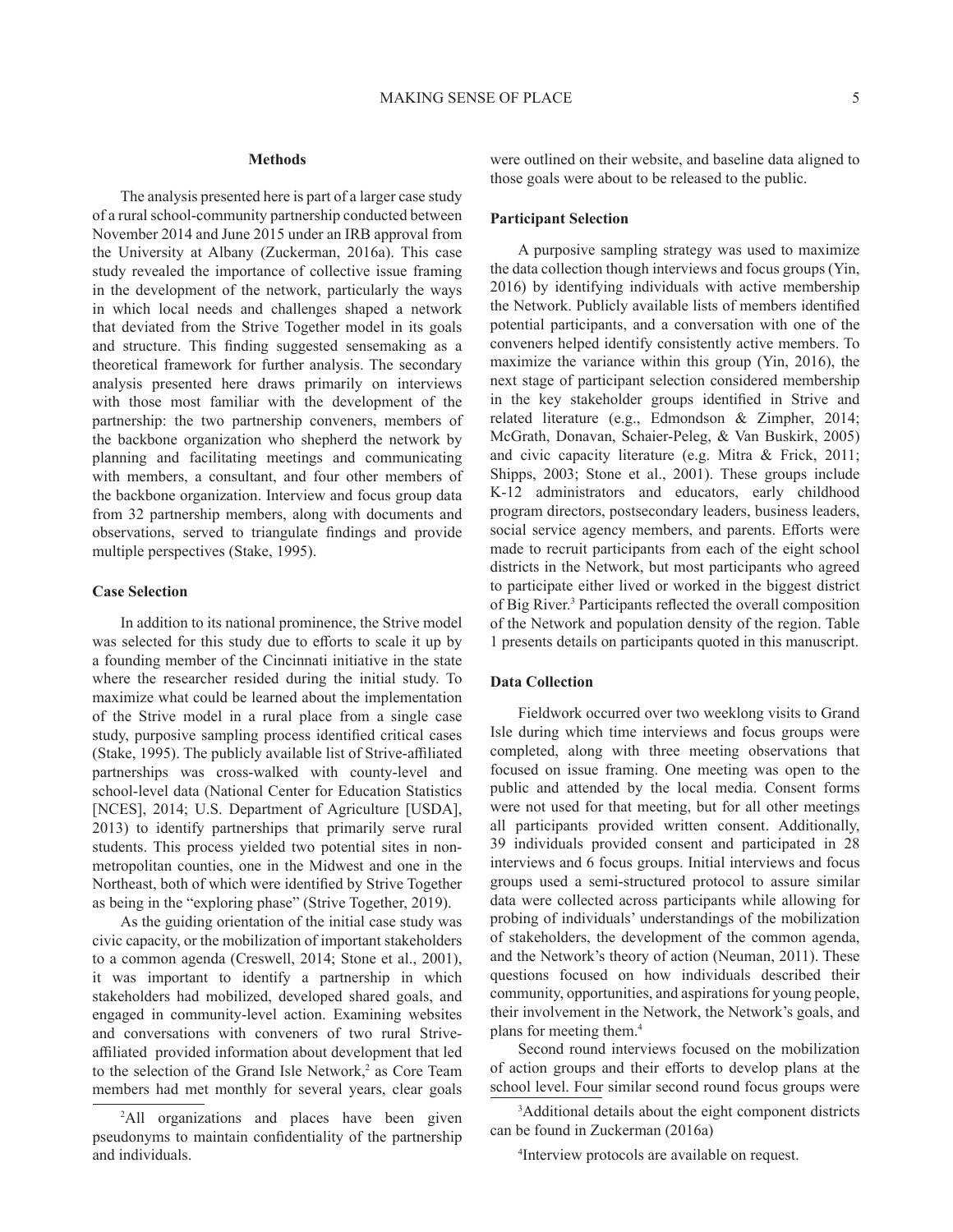*Table 1* 

*Selected Participants* 

| Pseudonym    | Stakeholder Type      | Role                                           | District(s)                        |
|--------------|-----------------------|------------------------------------------------|------------------------------------|
| Drew         | Afterschool           | Core Team/Youth<br>Network/Community Connector | Winslow                            |
| <b>Steve</b> | K-12 Administrator    | Core Team                                      | Big River/Little River             |
| Hal          | K-12 Administrator    | Core Team                                      | <b>Big River</b>                   |
| Michael      | K-12 Administrator    | Core Team/Steering Committee                   | Winslow                            |
| Greg         | K-12 Administrator    | Core Team                                      | Green Lake/Hawk<br>River-Elk Falls |
| Maria        | Postsecondary         | Core Team                                      | <b>Big River</b>                   |
| Linda        | Non-profit            | Core Team                                      | Winslow/Big River                  |
| Janet        | Non-profit            | Core Team                                      | <b>Big River</b>                   |
| Gillian      | Non-profit            | Core Team/Communications                       | <b>Big River</b>                   |
| Marla        | Non-profit            | Core Team                                      | Big River                          |
| Laura        | Parent                | Parent                                         | <b>Big River</b>                   |
| Carl         | Backbone organization | Supervisor                                     | <b>Big River</b>                   |
| Marilyn      | Backbone organization | Convener                                       | <b>Big River</b>                   |
| Heidi        | Backbone organization | Grants manager                                 | Big River                          |
| Barbara      | Backbone organization | Convener                                       | Big River                          |
| Diana        | Backbone organization | Public engagement                              | Big River                          |
| Jane         | Ouest                 | Consultant                                     | State Capital                      |

conducted by a consultant. This individual was a member of an educational research firm, Quest,<sup>5</sup> located in the state capital and was not affiliated with the national Strive Network. Prior to these focus groups, the researcher and consultant communicated about the protocol questions, which like the interview questions addressed the efforts of school-level working groups. The inclusion of these focus groups in the research accommodated the Network members by preventing them from having to repeat answers for similar questions. The dual purpose of the focus groups was explained to all participants and informed consent was obtained. Both the consultant and researcher independently audio recorded and transcribed the focus groups verbatim. Although it could have potentially influenced participant responses, the presence of the consultant, who had worked with the Network for several years, did not appear to affect how forthcoming participants were during the focus groups, several of whom also participated in interviews with the researcher and spoke with a similar degree of candor and openness.

Interviews were also audio recorded and transcribed verbatim. Field notes and memos were created throughout to capture emerging themes (Yin, 2016). Additionally, document collection yielded over a hundred documents, blog posts, media items, meeting minutes, and planning documents. Multiple data sources allowed for triangulation and supported internal reliability and validity (Creswell, 2014; Yin, 2014). For example, steering committee minutes included images of clay sculptures used in the visioning process, which were referenced in the Governance Council meeting. Planning documents also were triangulated with interview data, and attendance of the public meeting allowed for direct observation of how members communicated with the public. The analysis presented in this article focuses heavily on the two conveners, along with other members of a local foundation. Interviews and focus groups provided triangulation for these key data sources.

#### **Analysis**

Transcripts, memos, and documents were uploaded into an NVivo (2012) database to facilitate analysis. The initial analysis began with deductive coding derived from the literature on civic capacity (Saldaña, 2016 ; Zuckerman, 2016a). Examples of these codes included parent codes such as "mobilization," under which child codes were created, such as "invitation," "data," "engagement," and

<sup>5</sup> Like other names, Quest is a pseudonym.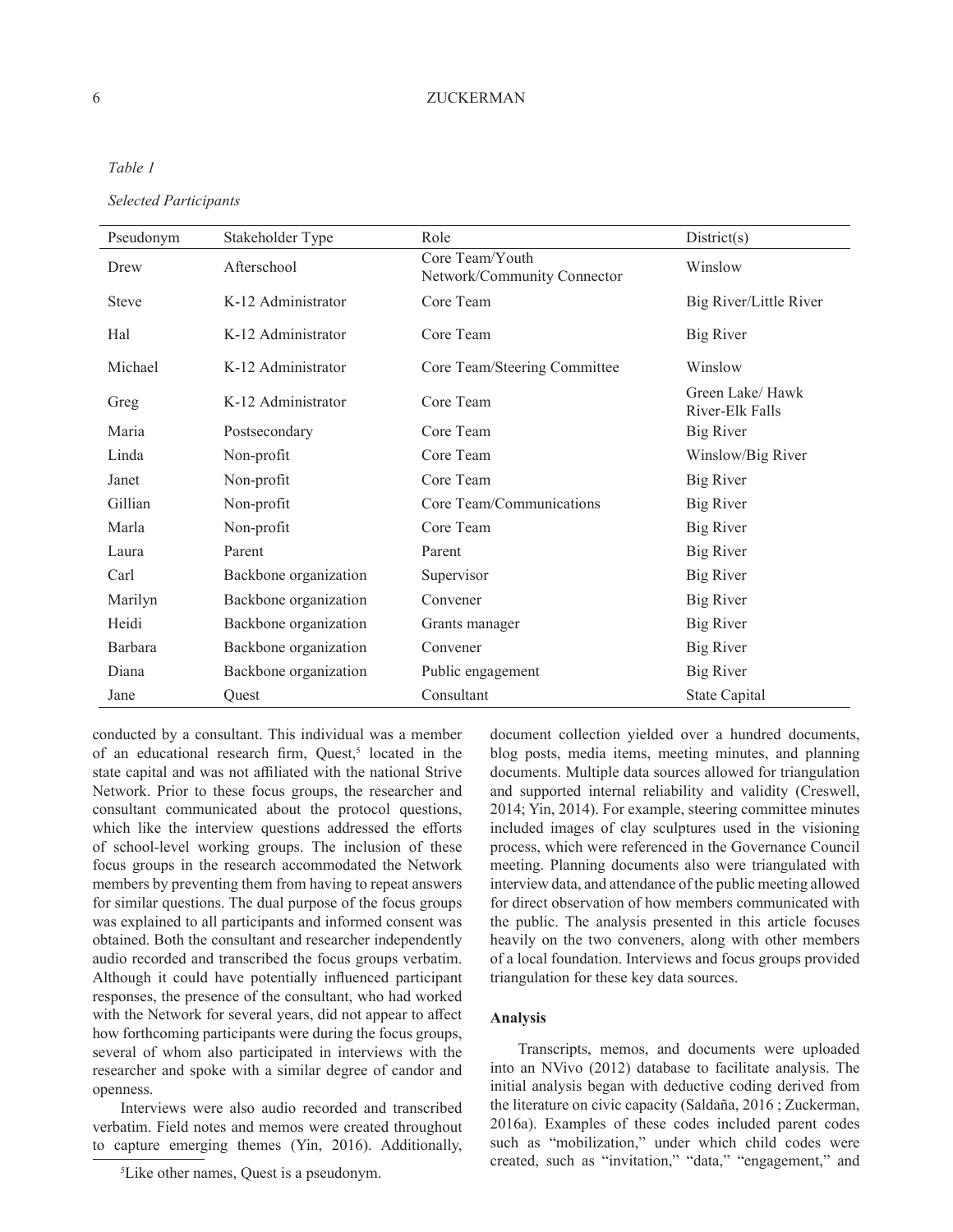"identifying members." Coding at this stage also included developing new codes from the data. For example, "rural identity" was determined to be an important concept in issue framing not identified in the previous literature. In addition to frame content, frame location (i.e., schools) and type of frame (i.e., diagnostic, prognostic, or motivational) were coded. The second round of coding proceeded inductively to identify themes not found in the literature, such as "adaptation," an in vivo code used to identify evidence of how a national model to the local context.

A matrix display in Excel was used to compare data within codes and across participants to identify relationships between the themes (Miles, Huberman, & Saldaña, 2013; Yin, 2016). The initial findings (Zuckerman, 2016a) identified the need to investigate the processes through which collective action issue frames emerged. Therefore, a third set of codes was derived from both the data and the literature on sensemaking to examine collective issue framing and the processes through which they developed. These codes included adaptation, external learning, facilitation, framing activities, implicit to explicit knowledge, local knowledge, and processes.<sup>6</sup> For example, this statement by one of the conveners was coded as adaptation, drawing from her own words: "And that was a huge learning. That we could not ADOPT we needed to ADAPT." A backbone member relayed that the 2011 Kania and Kramer article served as an impetus to take a group to Cincinnati to learn directly from Strive. This statement was coded as an example of "external learning." The following quote from the consultant was coded as "implicit to explicit knowledge": "There's usually laughter in the room, because you tell people stuff that they totally know."

#### **Study Context**

Place-based school-community partnerships are "dependent on, and influenced by, the local histories, local cultures, and unique features of the places where people live and work" (Lawson, Claiborne, Hardiman, Austin, & Surko, 2007, p. 31). Therefore, a description of the Grand Isle area and the Network<sup>7</sup> proceeds the findings.

The Grand Isle Network is a school-community partnership associated with Strive Together. It is located primarily in Grand Isle County, classified as a recreation dependent non-metropolitan county (USDA, 2015). It encompasses nearly 3,000 square miles, much of which is heavily forested. Paper production, mining, and agriculture previously made up the economy, but these industries are in decline, with health care, tourism, and other service industries rising. Fewer than 50,000 people live in the

county, and the population density is approximately 20 individuals per square mile, although it varies by community. Participants identified sparsity of settlement as a challenge for mobilizing stakeholders. They also identified differences in the values, beliefs, and identifies of the 30 towns and villages in the Grand Isle area, organized into eight school districts, as creating challenges to mobilizing stakeholders. For example, participants reported that residents in the consolidated Hawk River-Elk Falls district were wary of outside interference and resisted collaboration due to a "fear of losing their own identity." Additionally, both Native American and White participants reported "historical trauma" and deep distrust as barriers to developing relationships between the two groups. Further, participants described a socio-economic "bifurcation" of the community, which prevented interaction between the "haves" and "have-nots."

Despite these challenges, participants were quick to identify strengths in their community and clearly took pride in them, including a collective approach to living in a difficult climate, challenging terrain, and declining economy that supported prior cross-sector collaboration efforts in K-12 and early childhood education. The Grand Isle School Collaborative (GISC) is a partnership of the eight school districts and the local community college, reportedly unique in the state, and has become a "solid coalition" and a "vehicle" for conversations on "moving the needle" on academic success. The Early Childhood Program (ECP) is a partnership between Head Start, the Department of Health, and the school districts that dates back to the 1990s. One participant described these earlier efforts as demonstrating that "collaboration works."

Additionally, the Grand Isle area has a special asset: the Grand Isle Foundation (the Foundation). This private foundation served as the Network's backbone organization during its launch, drawing on significant experience mobilizing community members, including the partnerships that preceded the Network. The Foundation provided financial support for a data dashboard and a developmental evaluation to be conducted by consultants from the Quest Institute, an applied research firm located in the state capital. Members of this firm served as thought partners and collected and shared real-time data with the Network, including the development of a youth survey aligned to the Network's goals. In these ways, the Foundation's capacity to serve as a backbone organization provided the Grand Isle Network with a head start in mobilizing stakeholders, keeping them engaged, collecting and analyzing data, and developing a common agenda. Participants reported that support from the Foundation and the two conveners were the key elements of the Network's successful launch.

<sup>6</sup> Codebook available upon request.

<sup>7</sup> For a more in-depth description of the county and component districts, see Zuckerman (2016a; 2016b).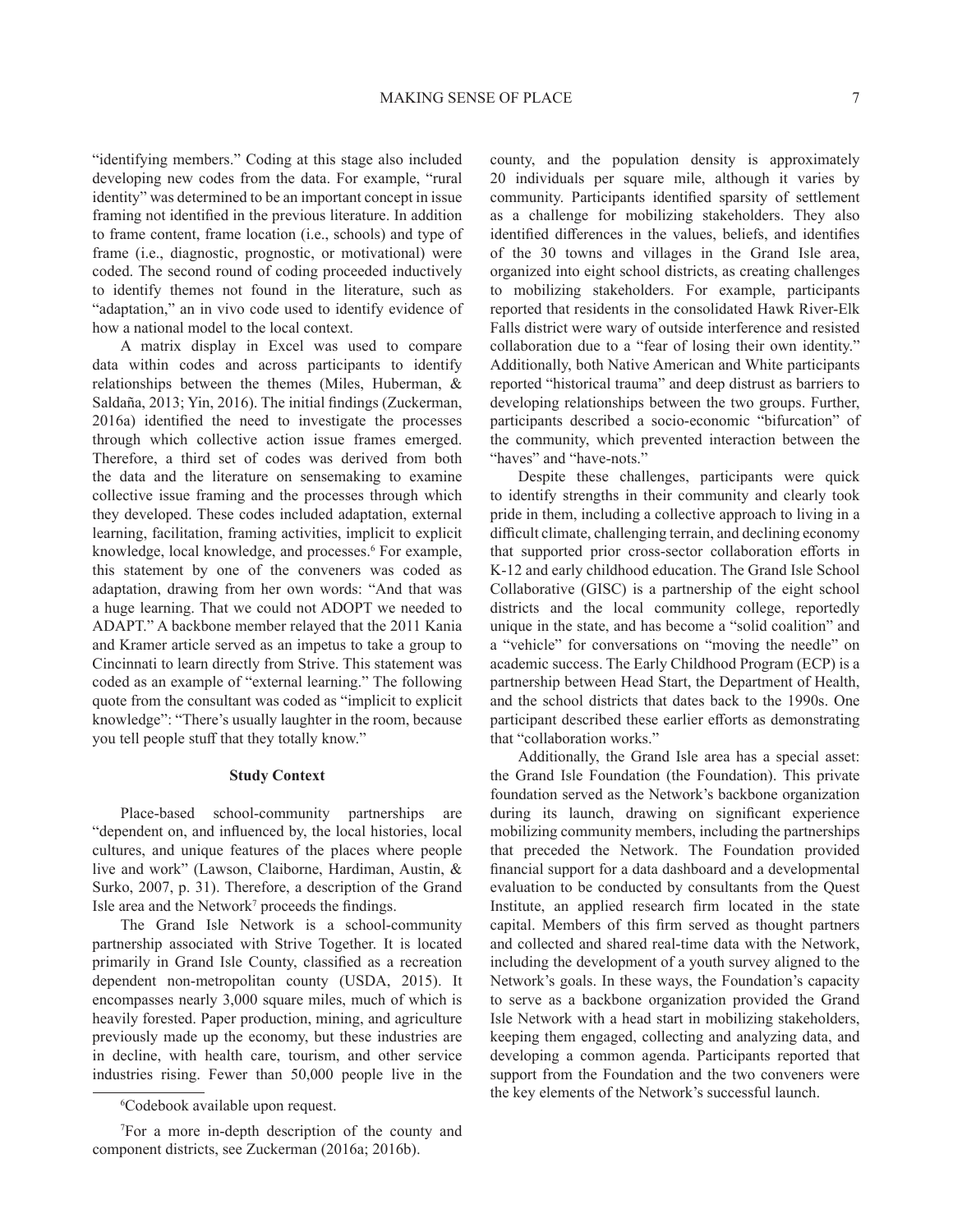#### **Findings**

This study examined how school-community partnership leaders in rural areas make sense of local needs in adapting a national model for school and community partnerships. The findings are organized around key themes: outside knowledge, community knowledge, "emergent alignment," and the role of facilitators.

#### **Outside Knowledge**

This section describes the strategies used to bring in new knowledge from outside the community and the ways in which this knowledge contributed to the development of the Network through iterative conversations.

Participants identified study trips outside their rural community as a strategy for bringing new information into the developing partnership. Foundation staff member Diana noted this strategy had been used in previous efforts and described these trips as "transformative" learning opportunities and as developing "a strong cohort of friendships that motivate people going forward." Prior to the official launch of the Network, Foundation staff and GISC superintendents traveled to the state capital to hear Geoffery Canada of the Harlem Children's Zone (HCZ) speak. According to convener Marilyn, this event and the following "debriefing" conversation shifted the group's concerns from the "rhetoric around failing schools" of No Child Left Behind to the need to "integrate family supports and community supports into the school." This experience prompted initial members of the Network to reexamine their understandings of low academic achievement.

However, Marilyn reported that participants in these conversations recognized that they could not work like HCZ. Instead, they looked toward the resources in their own community, identifying the Foundation as having "the social capital" to mobilize the community. As a result, the direction of partnership shifted toward community engagement and the need to reexamine the problem of low student achievement in the local context. This shift in priorities prompted Foundation staff to turn to the community for additional information.

They did so by holding three community meetings in 2010, which resulted in a strategic plan that convener Barbara and others reported "failed to gain traction" and drive action (described in the next section). At this stage, other external sources of knowledge provided clarity and a literal roadmap. According to Foundation staff member Diana, a colleague brought the 2011 *Stanford Social Innovation Review* article on collective impact (Kania & Kramer, 2011) to the group. She described the impact of that article, stating, "We read that and light bulbs went off, like 'wow that feels a lot like what we're doing.' This puts

language and framework and theory behind our approach. So we had intuitively been functioning as a backbone at that time." The article allowed Foundation staff to translate their implicit, tacit knowledge of their work into explicit language.

This article also introduced the Foundation to Strive and prompted staff to arrange a study trip to Cincinnati for a group of Network members. After the visit, Foundation staff facilitated "focus conversation" that worked to make explicit the group's learning. Convener Marilyn reported, "One of the key learnings was that context matters. And that was a huge learning. That we could not ADOPT we needed ADAPT." This learning again sparked a return to the local context and community.

Network members brought back Strive's Roadmap, which prompted the Core Team to begin to develop their own local goal document. According to convener Marilyn, the group focused on developing its own set of goals over the course of more than a year. This process consisted of discursive conversations in which the conveners elicited and harvested ideas from members and then framed and reframed them until consensus was reached. Marilyn described this process of developing the Pathway, named to reflect the heavily forested landscape, stating:

I had [the Pathway] spread out on the floor in the office at one point and looking at how we were trying to get these indicators on the pathway and realizing they didn't really fit there. And there were probably more indicators that needed to come later. So we needed to focus more on the broader statements. And so I fed that back to the Core Team and we dropped indicator level and made it more aspirational statements.

 According to both conveners, this resulted from a lack of agreement on the "granularity" of typical Strive indicators of third grade reading scores and eighth grade math scores. While the Network rejected typical metrics of student success found in Strive networks, they maintained a focus on a common agenda, measurable outcomes, and shared metrics in their development of a student survey aligned to the Pathway.

#### **Community Knowledge**

Frequently, efforts to bring new information to the Network resulted in a reevaluation of the local implicit knowledge in an effort to make sense of what a partnership using the Strive model would look like their community. Strategies for this work included large public gatherings, focus groups conducted by external partners, feedback from community members, and piloting action-planning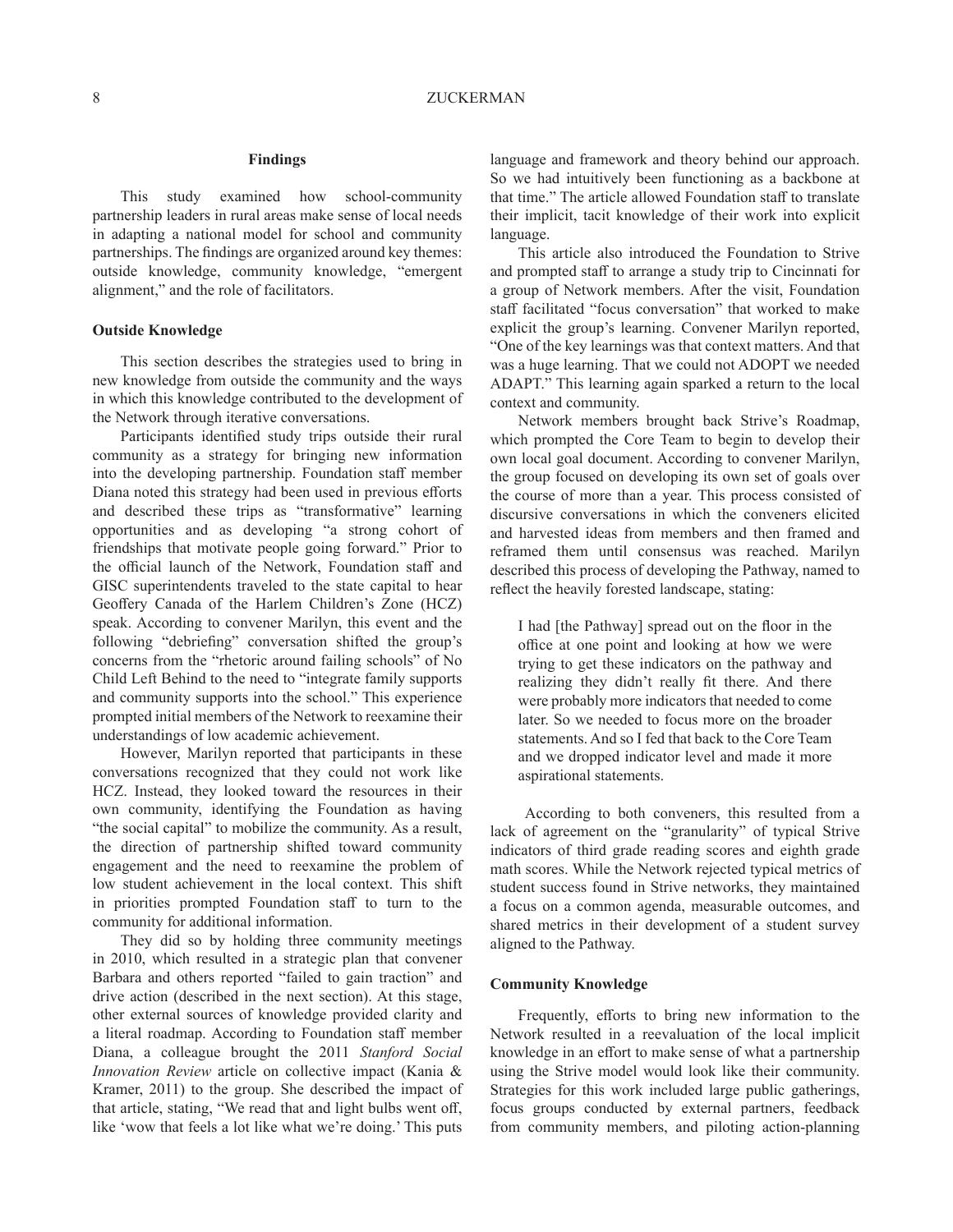processes. These learning experiences influenced the emergence of the Network's goals, shared language, and structure.

As noted above, the Foundation held a series of three community gatherings in 2010. Convener Marilyn reported that participants for these meetings were recruited in "a very intentional process" of identifying the stakeholders who contribute to a healthy community across all eight districts. In a blog post, K-12 administrator Michael stated the intentional diversity "provide[d] an opportunity for differences to be shared and for our common interest in children to be strengthened." These meetings were designed to elicit stakeholder input on the issue of "educational success to the region's children and future workforce." At the first meeting, small group participants discussed their educational experiences and those of others in their lives. From these conversations, documents revealed that four areas of need emerged: a focus on adolescents and young adults, the needs of families, challenges faced by schools, and issues in the community.

At the second meeting, Foundation staff asked participants to envision positive changes and to identify opportunities and challenges for meeting those goals. Documents revealed this yielded a large number of narrowly focused solutions. Foundation staff reorganized these ideas into a strategic plan that covered early childhood through entry into the workforce in four areas: forward-looking educational transformation, bold employer investment, unprecedented community support, and leading-edge family engagement. According to Marilyn, this repackaged strategic plan was used as a motivating call to arms to mobilize the Core Team at the third meeting.

While this strategic plan succeeded in mobilizing nearly 50 individuals as the Core Team, it did not provide sufficient direction for action. After members traveled to Strive in Cincinnati and presented their learning to the group, the Core Team engaged in a yearlong process of creating the Pathway document that could provide direction for action. This work included structured dialogue and conversations among the Core Team members, as well as conversations with community members during teacher inservice days and meetings with local Elks and Lions clubs. Laura, a parent of two students at Grover Charter School reported participating in a focus group: "They had a couple of parent-focused meetings to decide how they would talk about student success initially and what parents thought would make student successful, what does student success look like for your student, from your view point."

From these opportunities for feedback surfaced disagreements about goals for youth across the region. Foundation staff member Diana reported that postsecondary education was the most challenging and "controversial" goal area in which to gain consensus. She reported part of this disagreement resulted from the local "culture," explaining, "There was a lot of pushback on that because a lot of the community members don't, they don't buy [the need for college]. And a lot of fear behind that is, we don't want to lose our kids. Once you've been to Paris, you won't ever come back." While several mentioned that adults in their 30s are returning to the community with work experience and spouses to raise their families in the Grand Isle area, Marilyn reported that among young people who attend highly selective colleges, few if any return to the community, providing credence to this fear.

Similarly, at the community data event, one high school student stood to publicly question whether young people's ambitions, as captured in the survey, to complete postsecondary and graduate degrees, was reasonable given the limited number of jobs in the community requiring those degrees. Like other rural communities, there appeared to be significant tension in wanting young people to succeed but to also stay in the community, and what success looks like. On the other hand, several participants mentioned brief upticks in mining provided a false sense of hope to young people that they could find living wage employment without a college degree. In fact, one such uptick in mining was so brief that from November to June, it had reversed.

Among the highly educated Foundation staff and the mainly college educated Core Team, there appeared to be agreement that postsecondary education and experiences outside the community were important for young people, but also for the community. Diana stated a belief that it was important for young people to leave the community and gain exposure to different people and ideas: "I think youth today are really handicapped if they NEVER leave the community." However, she also stated, "It's important that they leave, it's also really important that they be invited back and that they have livelihoods here." She and others voiced a desire not only for "our OWN kids to come back… We want ALL youth to have an option to choose rural." Foundation vice president Carl identified the need to retain or bring back "best and the brightest" through career pathways. For many, this process included not only identifying new economic opportunities, such as biochemical production to replace the paper industry that once turned the local forest into living wage jobs, but also building connections between youth and community.

Because of the controversial nature of this goal, Diana felt it was important to get the language right so that it was neither "patronizing" nor "damning by false promises," and noted every word was fought over. Yet she and others, particularly K-12 administrators Greg and Steve, were careful to describe the postsecondary goal as including any education beyond high school. This intentional framing appeared to be away to address conflict without harming the ability to mobilize a broad coalition. Despite trying to alleviate parents' fears that increasing college completion would increase the number of young people who do not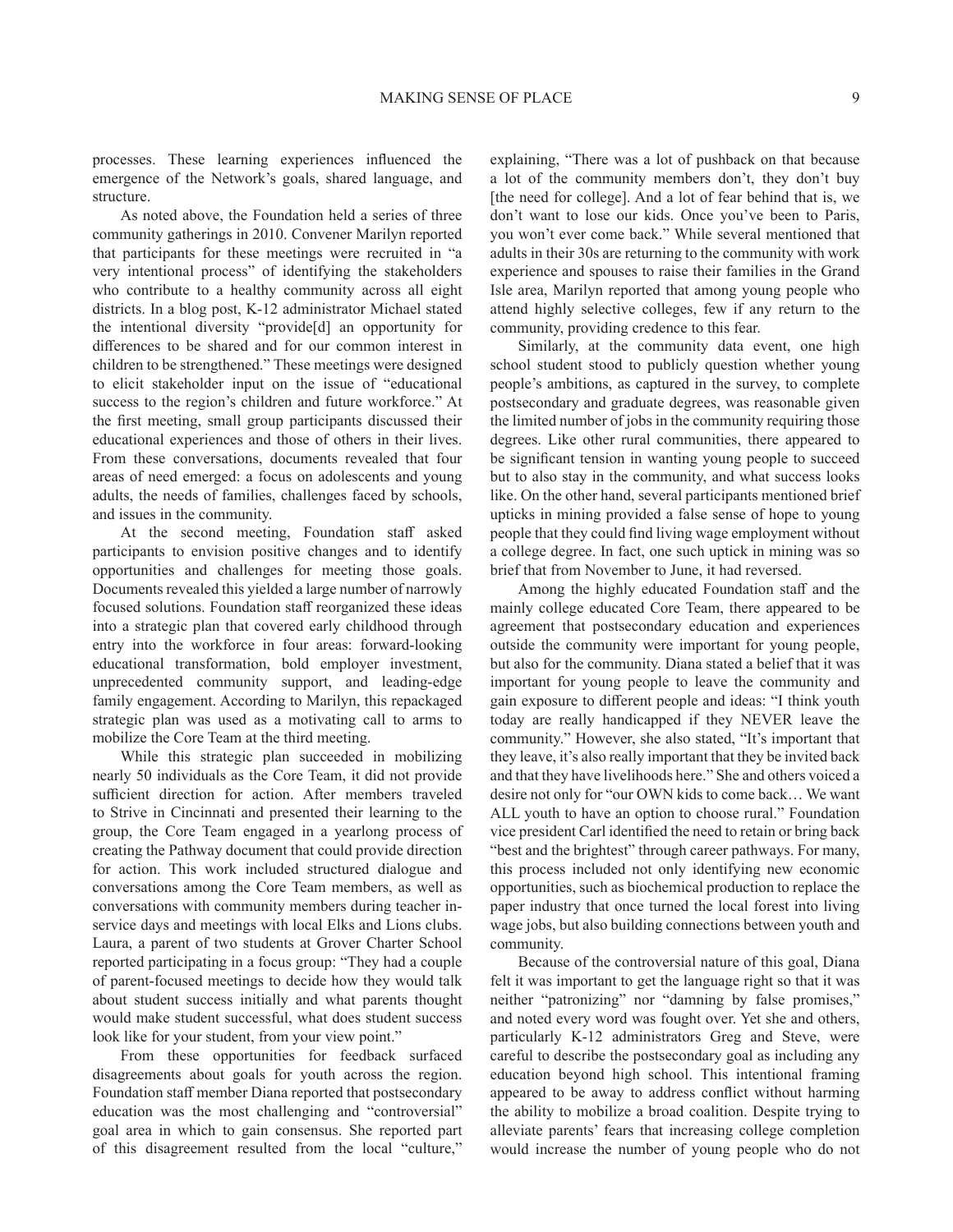choose to return, Diana stated emphatically, "We're going to change the climate on that. We're going to change the water."

Additional local information was collected in 2012 when the external partner, Quest, conducted a series of focus groups with community members to seek a greater understanding of what it would take to "move the needle on the Pathway indicators." Jane, a member of Quest, reported than when the results of these focus groups were shared with the Core Team, people chuckled with recognition. She said, "You tell people stuff that they totally know, it's like, 'Oh that's so true!'" She also reported the importance of the perspective brought by outsiders: "As outsiders, here's what we see. Here's the picture we paint of the area in terms of what it's going to take and what we need to be careful of and what strengths we need to build on as we move the work forward." In this way, Quest staff supported sensemaking by surfacing tactic knowledge and moving it to a more explicit, useable state. Important findings included a desire to see previous successes such as ECP shared more widely. However, they also identified a suspicion of using success stories from one district that had a history of work aligned to the Pathway. Jane reported community members saw this district as an anomaly and wanted to include other districts so "others will be able to see how the strategies will work in their context." These statements suggested that despite a general understanding of the Grand Isle area as a place, there was not a sense of shared community or identity across the eight school districts.

Additionally, the Network engaged action-meaning cycles through their piloting of the student success survey, which aligned to the Pathway and included questions about student perceptions of relationships with teachers and caregivers, as well as access to afterschool programs, public libraries, and other community resources. Survey results were used in action planning with several community groups. From this survey emerged new understandings about the community, including the importance of trust and community identity. This understanding was particularly poignant as the pilot process took place in consolidated the Elk Falls-Hawk River school district described by Core Team member Linda as having "a strong history of feeling persecuted." Although this district experienced consolidation in the 1960s, participants spoke of it as a recent event and attributed the ongoing anxiety in that district to the continued need to share resources with other districts. Linda further reported Elk Falls-Hawk River "has been forced to do some things because of finances they probably wouldn't do otherwise," such as sharing administrators and sports teams with a neighboring district. Participants expressed that in this district, cooperation was seen as a step toward greater consolidation and loss of their "strong

identity." Others reported that the fear among the smaller communities was that the largest community, Big River, would have undue power and that collaboration would lead to a loss of their individual identities.

Convener Marilyn reported that, based on the pilot experience, they realized communities were not ready to work together to tackle regional problems. Despite this lack of readiness, she identified the need to move toward regional cooperation: "We also know that many of these communities can't just plan in isolation, because there's going to be some common issues that are regional." To do this, she reported the backbone organization would connect communities once or twice a year by bringing together the leaders of the school-based Community Action Networks in "Link and Learn sessions." She described the idea behind these sessions as creating a space "where they can get together and talk about what they've learned, talk about what they're working on and then identify, is there a regional issue that we need somebody to really dig in and help us figure out." She continued, "And if there's a regional issue that comes up, then we'll convene a regional group that works kind of across kind of both regionally, locally, and through the governance council, in a robust continuous improvement process." Connecting groups from across communities was seen as a mechanism for cross-pollination, as well as building a regional identity around shared issues.

One of the regional issues she identified, which was echoed by eight other participants, was the recent increase of youth suicides and attempts. Marilyn described youth suicide as an issue where members of the different school districts could learn from one another. Participants reported that the widespread nature of the suicides and attempts across the region prompted members to reconsider what student success meant. Core Team member Marla asked:

So what does success mean? And I had somebody close to me whose child committed suicide and that child was a  $4.0+$  [GPA], was the top of his class, was a three-season letter winner, had his own business at 16, and killed himself. And there's no drugs, there's no girl issues, there's no nothing that they can pinpoint. And for all intents and purposes, he's success. But we missed the boat somewhere. So, I'm wrestling with that internally. And kind of rethinking my thinking about what *is* success, you know?

K-12 administrator Greg reiterated, "A lot of those kids are our top kids and are involved in things. It's not just our kids who aren't connected. So how do you—again, what it is that's causing them to not feel connected, even though that they are? Where on the Pathway is that missing?"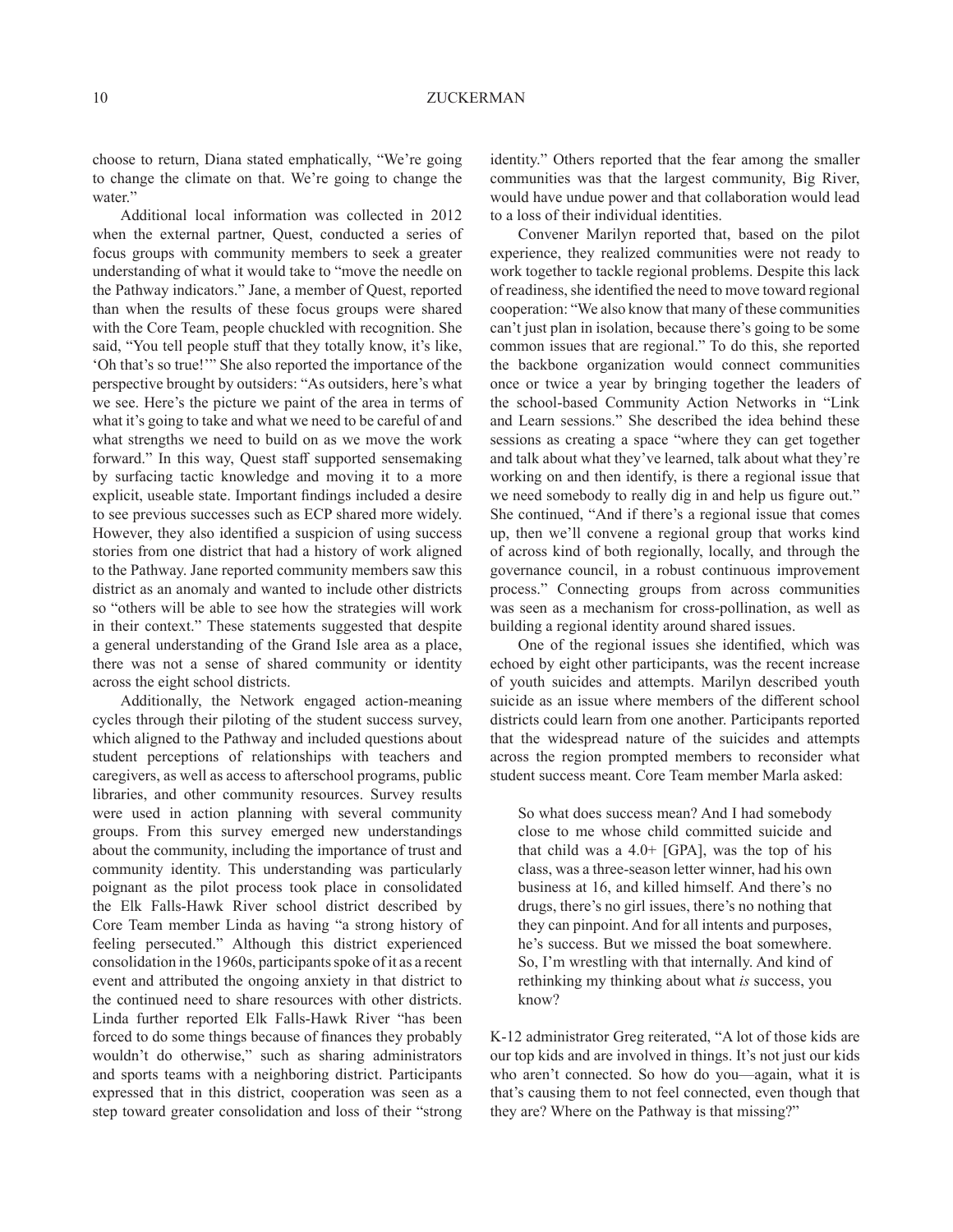The need to revisit the Pathway and the vision of the Network was taken up by the new, smaller Governance Council, which formed in January 2015 and spent its first six months reworking the vision and mission statement and reexamining the Pathway. Part of this work consisted of members' depicting their vision for the Network in visual form. Meeting minutes include images of colorful clay sculptures depicting trees, representing the local landscape. In the words of one member, "The trunk of the tree brings everything together, bearing fruit for our students." Some created chains, braids, and links to represent bringing together youth and the community. Others used visuals of an embrace and a nest, which notes describe as "protecting our eggs until they are ready to hatch." These symbols served as framing mechanisms that helped Governance Council members surface their hopes and goals for their work. They were later fed back to the Governance Council by the communications team during deliberations over the vision and mission statement. Communications team member Gillian set the stage for this discussion by summarizing the previous ideas as "connecting, bridging, coming together, weaving, joining, embracing, holding."

Prior to this meeting, focus groups with youth and community members had been held to see if the Pathway resonated and to check the Network's understanding of "student success" against the ideas held in the community. Gillian reported in the meeting that the word "student" did not resonate broadly in the community. The word "success" did resonate in the community; however it was reported that community members equated success not only with academic achievement or financial wealth, but also the idea of a "balanced whole person, someone who is caring, and empathetic, and connects well with other people." She reported, "What we learned from focus groups is that kids didn't want to be called out, they are parts of the community, and they want to be equal partners." Lastly, Gillian reminded the Governance Council of the need for inclusive, "We're all in this together language."

Having set the stage with language generated by the group and ideas generated by community members, the Governance Council revisited the vision and mission statement, calling out words that drew them in, including "strong," "together," "thrive," "our and we," "achieve," and "amplify." Conveners Barbara and Marilyn asked them to identify what they did not like, including a narrow focus on students and learning as a function only of schooling. Although the resulting statements were not significantly different, they included broader language on learning and included recognizing the existing strengths in the community.<sup>8</sup>

#### **"Emerging Alignment"**

The outcome of sensemaking of outside learning and community knowledge was the recognition of a lack of readiness across communities to work together. However, conveners identified the need to get to action to keep moving forward and keep individuals mobilized. The Quest consultant, Jane, described this strategy as "emergent alignment." She and others explained that this strategy revolved around Community Action Networks, or groups in each district that would create action plans using their districts' survey data. To these ends, groups of adults and groups of youth worked with a trained facilitator. Governance Council member Janet described this strategy as "allowing community to decide what works best for them that is hopefully more sustainable" than top-down approaches that engender distrust in the smaller, more rural communities, particularly if they are seen as coming from the bigger community of Big River.

While the conveners recognized the importance of allowing each district ownership over their work, they also identified the need to bring these groups together. One strategy for bringing groups together was the large community gathering held in the fall of 2014. Community connector Drew described this event:

One of the things I really appreciated about the November convening is that it gave a lot of people the opportunity to realize this is not just a Big River issue or a Green Lake issue or a Winslow issue, it's Grand Isle… The kids were recognizing that they were lacking the same things in Winslow as they were in Green Lake and Big River. I felt like the kids, just making that connection that the world is bigger.

Drew continued, stating the people's perceptions of the communities as different is "not reality" and "a lot of those perceptions were cleared up at something like [the gathering] where everyone comes together in the same room." Alluding to the local high school sports rivals, Drew summarized, "It's not the Hawks vs. the Chiefs—we're the Grand Isle area." However, this meeting was scheduled on the same day as an important event on the Native American reservation, limiting participation of these community members. While the superintendent of the district that serves part of the reservation shrugged it off as a communication challenge, this oversight may speak to challenges in receiving feedback from all community members.

As part of efforts to develop shared understandings of regional needs, conveners talked about the need to develop Networked Improvement Communities to increase sharing and accelerate learning about what works in the local context. In June of 2015, Jane, a member of Quest,

<sup>8</sup> See Zuckerman (2016a) for additional details on this process.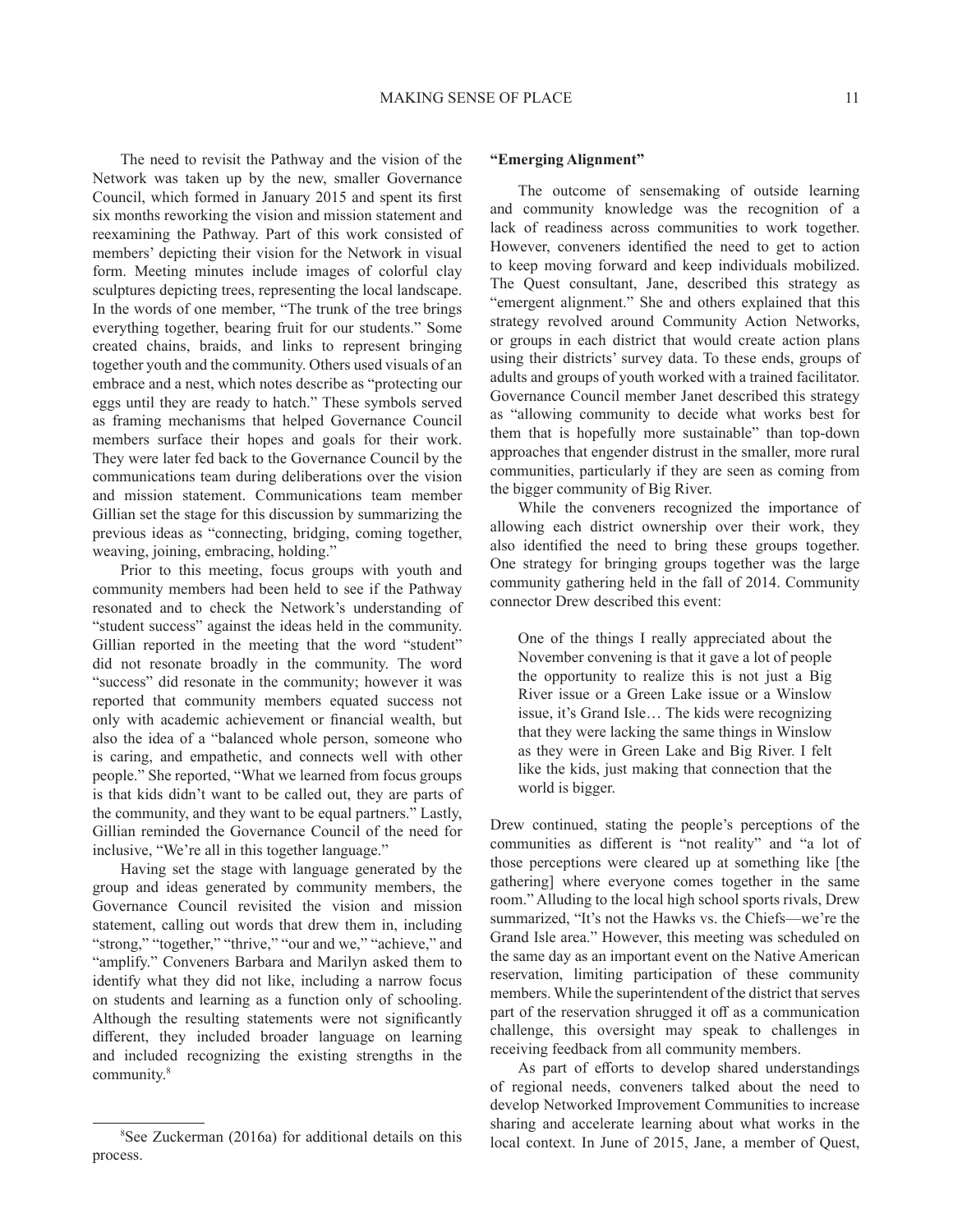conducted focus groups with participants and facilitators of several Community Action Networks. These focus groups provided an opportunity for individuals to share their stories. The information gathered from these groups was to be fed back to Network members during the first "Link and Learn" session held in January of 2016. Jane described the idea behind these sessions would be to create pockets of readiness to learn from one another, and for a shared understanding of common needs and a shared identity as a region to emerge naturally.

#### **The Role of Facilitation**

The conveners appeared to play key roles in sensemaking by facilitating dialogue and deliberation among Network members and community members to surface ideas, develop consensus, and frame these ideas in easy to digest ways. Nearly all participants identified one or both of the conveners by name as the key ingredient of successful launch of the Grand Isle Network. Many also identified the importance of the Grand Isle Foundation, which appeared uniquely situated to serve as a backbone organization based on its previous work in the community and its use of particular practices for engagement, facilitation of conversations, and attention to issue framing. Foundation member Heidi reported there is a "very particular way the Foundation engages with the community," or "what some might call the Foundation's 'secret sauce.'" She described this "way of doing things" as "[issue] framing and building social capital and mobilizing people equals change." She noted that in this "community process," framing and conversation go hand in hand with "constantly evaluating who is at the table, where are we going?" Convener Barbara reported this approach is "core to our DNA as a Foundation."

Both conveners and other members of the Foundation reported using the Art of Hosting, a set of conversation practices, in "deliberate" efforts to engage individuals beyond their role in the Network. Foundation member Heidi described this as "Little tiny practices like [checking in], making sure everybody knows that they're valued way beyond what they actually bring in their brains." Additionally, the conveners and other Foundation staff reported the use of formal strategies for facilitation, including Technologies of Participation,<sup>9</sup> ORID (Objective, Reflective, Interpretive, Decisional),<sup>10</sup> and Chaordic Stepping Stones<sup>11</sup> to surface

<sup>9</sup>Technologies of Participation: https://icausa. memberclicks.net/about-us

10ORID http://www.betterevaluation.org/lt/evaluationoptions/orid

ideas and build consensus. Conveners and Core Team members reported these strategies create "safe spaces" for brainstorming. For example, K-12 administrator and Core Team member Steve described the importance of facilitation in building consensus for the pathway:

The Foundation does a very good job in facilitating these types of discussions. They have great strategies, getting ideas out in a brainstorming type environment that doesn't create boundary lines or turf protection or whatever. Then they'll mix up groups and by the end there's been a really solid look at the ideas that are there and leaning towards which ones are more generally accepted than others.

Generally, participants agreed that the facilitators provided opportunities to discuss goals and aspirations for the community and recognized the facilitators' ability to synthesize the group's thinking.

In addition to the conveners, a group of Core Team members who were identified as "community connectors" received training to facilitate planning with Community Action Groups. This approach reflects what Foundation staff member Heidi described as "building the capacity in all of our key partners to be able to hold conversations in the same way, focusing on the importance of common language."

The skill of conveners and others in facilitating structured dialogue positively contributed to the Network's development by helping members surface ideas and repackage them into explicit problem and solution frames. These coherent frames supported action by providing common goals across the various school communities. The use of formal strategies for dialogue sets the Network's efforts apart from everyday common sense and muddling through, particularly as these strategies were aimed at producing certain deliverables, such as the Pathway*,* around which community action groups began to take action.

#### **Discussion**

This study examined the social processes of sensemaking through which partnership leaders developed shared understandings in the adaptation of Strive for their rural context. These iterative processes occurred in response to changes in the local environment and novel ideas from outside of the community (Choo, 1996). The findings suggest that in addition to reciprocal relationships (Bauch, 2001), purposeful deliberation within civic spaces leads to shared understandings required to move toward communitylevel action (Stone et al., 2001).

The iterative cycles appear to be underscored by the convener's statement about the realization of the need to

<sup>11</sup>Chaordic Stepping Stones: http://www.chriscorrigan. com/parkinglot/new-version-of-the-chaordic-steppingstones/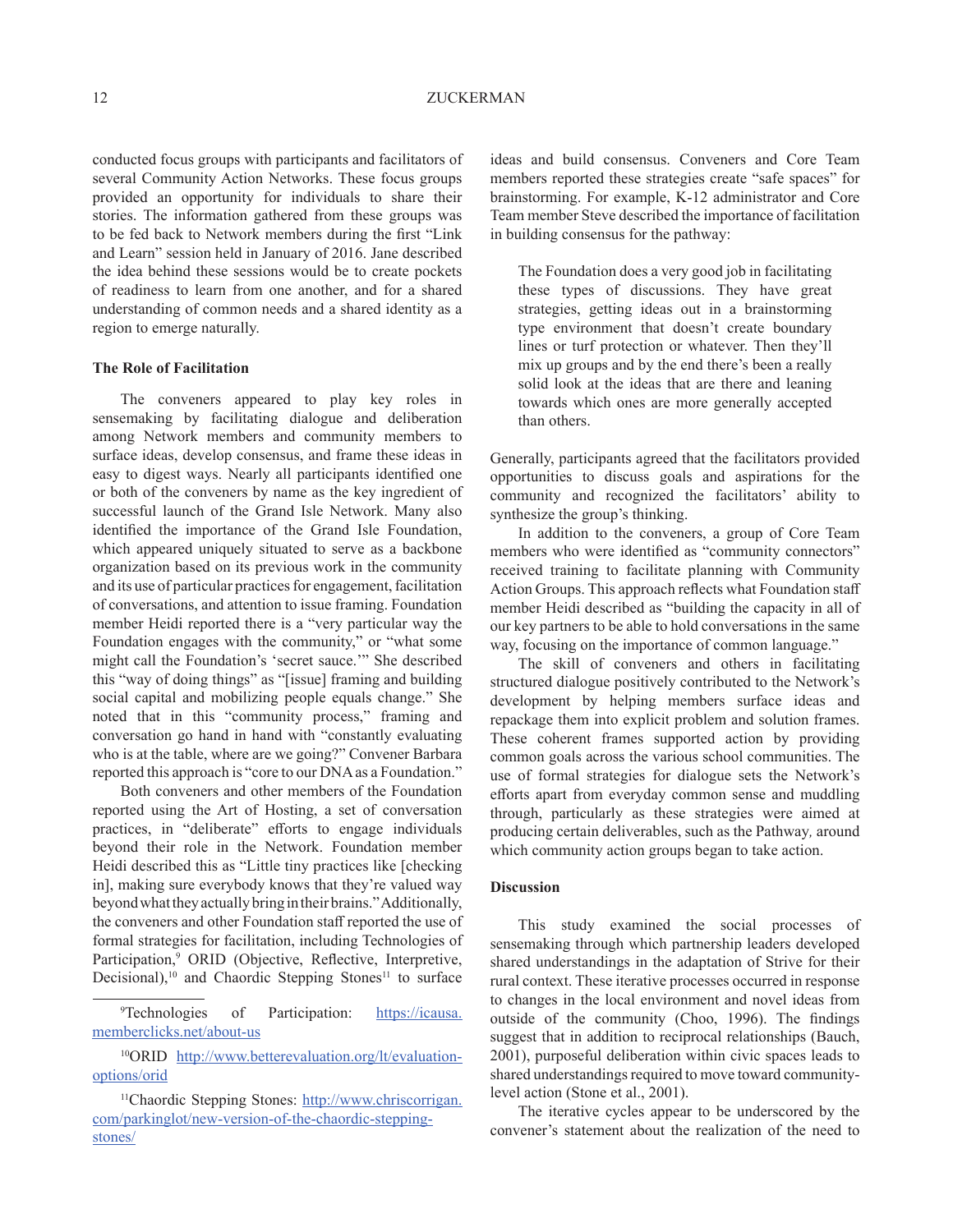adapt the Strive model to the local rural context and thus engage deliberately with stakeholders in a variety of ways to ultimately develop a decentralized approach. This decentralized approach accommodated differences between each school district, as well as distrust of top-down efforts on the part of Big River by allowing groups of youth and adults in each district to engage in action planning aligned to shared goals. The conveners viewed these "actionmeaning cycles" (Maitlis & Christianson, 2014, p. 67) as a way to generating knowledge and purposefully bringing them together to learn from one another as a strategy for generating a sense of shared understanding of regional challenges, as well as contributing to a shared identity as "the Grand Isle area," instead of individual districts. Emergent and flexible approaches are necessary for collaboration, with co-production of problem definitions and shared understandings driving the development of a dynamic, but cohesive group capable of acting on shared goals (Kania & Kramer, 2011; Quick, 2017).

Throughout, the facilitation skills of the conveners supported sensemaking through three strategies described in the social movement literature, including: (1) discursive communication among members; (2) strategic, goaloriented processes; (3) and conflict (Benford  $\&$  Snow, 2000). Although the findings will be discussed below in terms of these three processes, it is important to stress that sensemaking to generate knowledge for innovation and action does not occur in distinct processes, but are complex, iterative, and interwoven (Choo, 1996).

#### **Discursive Sensemaking Processes**

Discursive sensemaking processes include the ongoing conversations among members in which understandings of reality are unpacked and repackaged (Benford & Snow, 2001). In the development of the Grand Isle Network, discursive processes frequently relied on informal and formal conversations within the Core Team and with community members. Participants noted that in some cases, informal conversations were easier due to the small size of the community. It appeared that most of the sensemaking revealed in interviews occurred in formal conversations as new information about Strive prompted leaders to seek out knowledge from local communities to create a coherent vision of for the Network.

The sensemaking literature does not address the role of designated facilitators, yet this study demonstrates the importance of the conveners' facilitating formal conversations using specific strategies (e.g., Art of Hosting and Chaordic Stepping Stones) to surface people's tacit knowledge and develop consensus in order to move toward collective action (Bendfrd & Snow, 2000; Choo, 1996). Skilled facilitators play important roles in shaping discursive processes by directing verbal exchanges and supporting relationship dynamics for deliberation (Quick & Sandfort, 2014), such as developing trust among participants and the creation of safe spaces for brainstorming, which was particularly important in Grand Isle due to the long histories of distrust between communities (Zuckerman, 2016b).

In addition to providing spaces for verbal interactions that refined shared understandings that would allow each school-community to move to action, the conveners also tested their understandings through the community action pilot, which served as an action-meaning cycle, through which understandings are consciously enacted and modified (Maitlis & Christianson, 2014; Wieck, Sutcliffe, & Obstfeld, 2005). Based on this contentious event, the conveners determined that there was not yet readiness, in the form of shared understandings and a shared identity, for schoolcommunities to work together across the region. However, as they worked to support individual school-community action groups, they planned opportunities for the crosspollination they believed would allow members to engage in the conversations that would contribute to the development of shared understandings and common identities.

#### **Strategic Sensemaking Processes**

Sensemaking also proceeded through strategic processes, which were goal-oriented, deliberative, and fulfill specific purposes (Benford  $&$  Snow, 2000). Within the Network, these goal-oriented processes were most evident in the development of the strategic plan, the Pathway document, and the revised vision and mission statements. These facilitated conversations surfaced problem identification among participants, which was consolidated by Foundation staff into diagnostic frames. The conveners facilitated conversations that generated potential solutions, or prognostic frames. Lastly, the conveners worked to repackage and reframe these ideas into motivational frames, or emotional calls to arms (Benford & Snow, 2000), that mobilized the Core Team. Examples of repackaging included bringing narrow solutions together in a broader strategic plan. Similarly, repackaging also occurred during the creation of the Pathway document. Choosing the name "Pathway" over roadmap was an intentional decision to reflect the rural, heavily forested geography. This work relied on multiple sources of knowledge and the ability of the conveners to create a coherent, easy to understand frame that illustrated the purpose of the Network and could connect with community members across the eight districts.

Like discursive processes, the conveners used strategic processes iteratively. While the original strategic plan did mobilize the Core Team, it failed to communicate beyond that group or generate action. New information from outside the local community provided an opportunity to revisit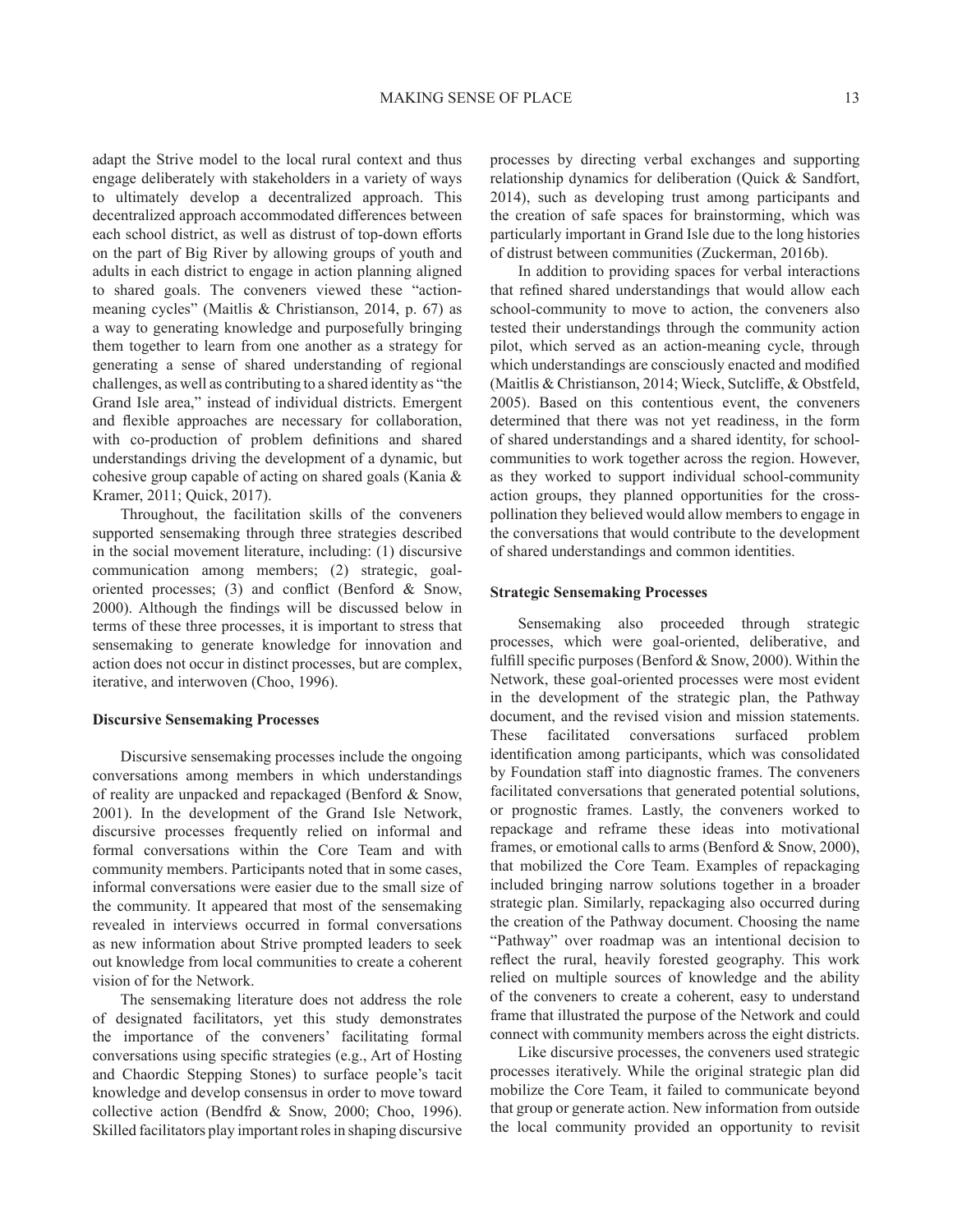this process, to revise the Network's common agenda, and ultimately to produce the Pathway document that resonated widely and supported the mobilization of community members for action planning. Similarly, strategic processes often focused on shifting tacit, or implicit, knowledge to explicit knowledge to guide action (Choo, 1996). For example, Quest members gathered community members' understandings and then served as a mirror to reflect their knowledge of the local context. Surfacing these understandings led to the recognition that the Network needed to accommodate a diversity of beliefs and needs across the eight districts. Like discursive processes, strategic processes led to a decentralized structure, while refining the vision to create broad engagement.

#### **Conflict as Sensemaking**

Lastly, the negotiation of conflict supported shared understandings. Henig and colleagues (2016) suggest it may be easier to create partnerships in smaller, more homogenous populations, in part due to an assumption of shared values and an increased ability to have face-to-face interactions. However, in this countywide initiative, diversity did exist between the eight districts and the nearly 30 townships they serve. This diversity included racial diversity, economic diversity, and diversity in backgrounds as native born and transplants, as well as history of conflict between groups and defensiveness of the smaller communities against the perceived agenda of Big River. In particular, one of the conveners noted the need to smooth over conflict in part to maintain relationships and encourage mobilization of members because they see each other at the grocery store and their children's sporting events.

Participants reported that the diverse beliefs in the region led to conflict in the identification of a common agenda. While conflict can be detrimental to social movements, it also serves generative purposes (Benford & Snow; 2000). Conflict was most apparent in the development of the Pathway with the input of the diverse Core Team and from community members. In the area of academic achievement, conflict was accommodated by shifting to broader, more aspirational statements, rather than the narrow use of test scores. This shift allowed broad mobilization of members to continue.

Conflict in postsecondary education reflects the paradoxes Mitra, Movit, and Frick (2008) identified between wanting young people to succeed and wanting them to stay in the community. The prioritization of postsecondary education as an outcome may reflect both institutional ways of thinking and power differentials tipped toward schools and the predominantly well-educated, middle-class members of the network, some of whom had not grown up in the community (Biddle, Mette, & Mercado, 2018; Zuckerman, 2016b). However, while the primarily highly

educated professionals in the Network were committed to "changing the water" on postsecondary education, they accommodated the fears of parents by carefully framing postsecondary to include "any education after high school." They also tempered this college-for-all language with a strong desire to create a community where young people want to be (Florida, 2005; Mitra et al., 2008) and by strengthening intergenerational relationships (Zuckerman & McAtee, 2018). Like the adults in Budge's (2006) study, adults valued the natural landscape and the relationships offered by a smaller community. However, while many valued postsecondary education and experiences outside of the community, they did not equate success with leaving forever. Instead, they expressed the desire for young people to not only have the ability to choose to live anywhere but for them to want to choose the Grand Isle area. Throughout, participants highlighted the community over individual success, suggesting thick approaches to partnership development (Casto et al., 2016).

#### **Limitations**

This exploratory case study provided evidence of how members of a school-community partnership engaged in iterative sensemaking processes to create a unique structure for their partnership. This study suggests the importance of sensemaking, particularly at the social frontiers (Miller et al., 2017) where diverse people, such as members of different communities, come together. However, it is constrained in several ways. First, the researcher experienced challenges in speaking with participants outside of the largest community. Secondly, it provides only one example of how sensemaking might proceed and is limited by the context of Grand Isle, which included prior collaborations and a backbone organization with a history of using social capital development and issue framing to engage in collaboration. Many rural communities may lack such a readymade backbone organization with capacity for facilitation and mobilization and so the findings should be applied cautiously.

#### **Conclusion and Implications**

This study applied sensemaking theory to understand how actors interpreted and framed information as they developed a Strive-affiliated school-community partnership that was fit for purpose and place. In the Grand Isle Network, these sensemaking efforts bridged a large predominately rural geography with eight school districts, with different community identities and understandings of needs. To engage in sensemaking, the conveners had to build and maintain relationships while engaging in formal and informal communication that combined and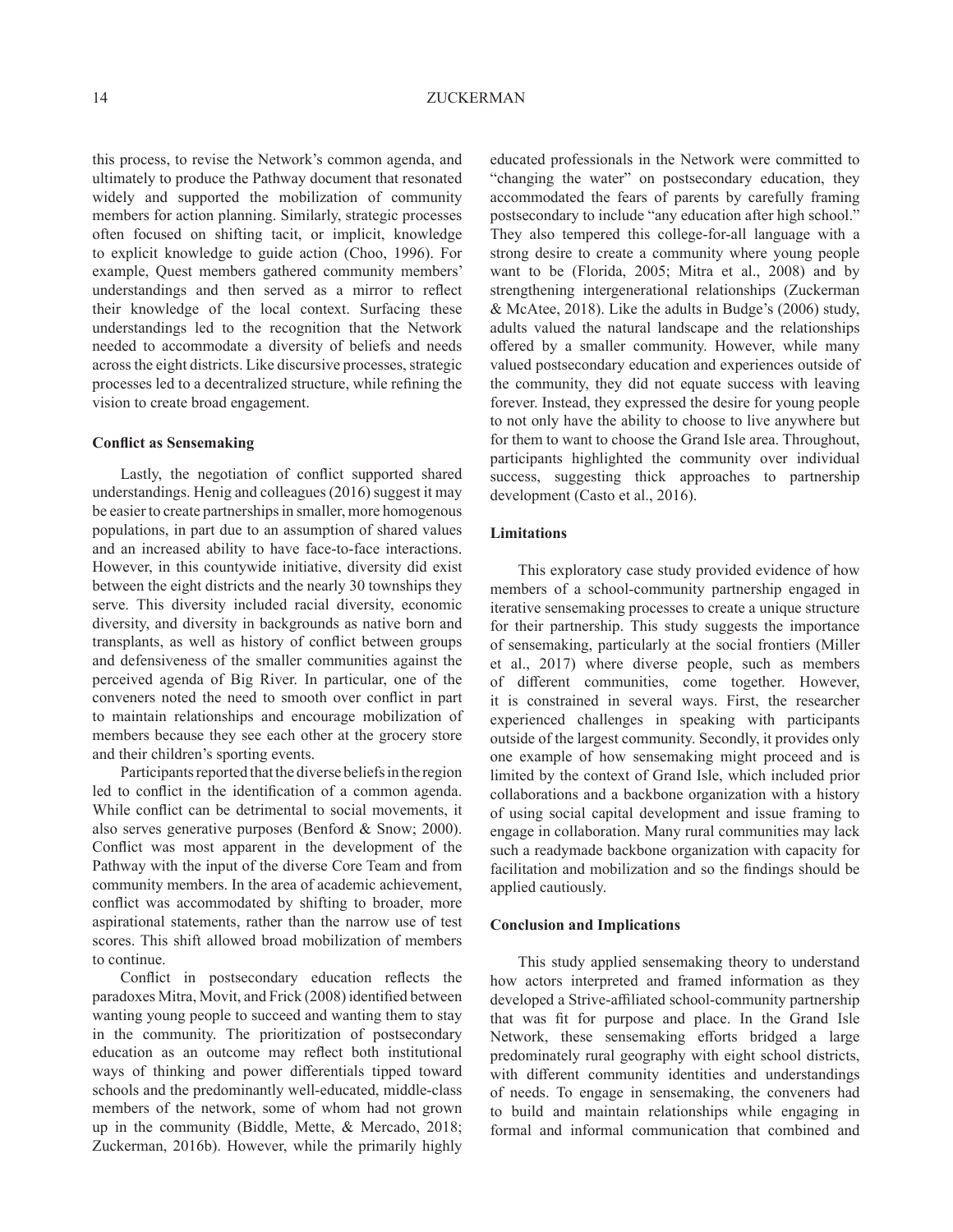recombined new ideas, developed consensus, and surfaced tactic knowledge.

These efforts led to the realization that the Grand Isle Network could not simply implement the Strive model as it had been developed in Cincinnati, but it had to adapt it to their context. In part, this adaptation included the development of a loosely coordinate network of community action planning groups was seen as a way to begin to overcome the differences across the Grand Isle area while working to build consensus and connections at the social frontiers (Miller et al., 2017). Rather than wait for consensus to form, this emergent alignment strategy allowed groups to move to action more quickly and engage in additional actionmeaning cycles. As these groups began action planning, Network leaders established connections and opportunities with the potential to accelerate learning, create a regional identity, and develop understanding of common problems.

Additionally, adaptation included moving away from contentious academic indicators. It also included framing postsecondary education as "any education after high school," in order to accommodate strongly held beliefs among Network members in the importance of college for students to gain new experiences and for pursuing living-wage employment, and those in the community who feared this type of goal would lead to more youth leaving and not returning. Participants tempered this message of college with connecting connections between youth and community, as well as seeking employment pathways for students to stay or return.

Despite the limitations of this study, it offers several practical implications for school and community leaders, as well as others seeking to develop place-based schoolcommunity partnerships. First, in scaling up models such as Strive to support school-community partnerships in other rural communities, leaders must attend to context as they engage stakeholders; develop a common agenda; and shape the structure of the partnership, taking into consideration differences while working. This approach includes working continually to check new knowledge of partnership development against knowledge of the local community and to engage in conversations to make sense of both sources of information to support innovation. It may require an openminded but skeptical approach to models developed in urban places by questioning how these efforts might unfold in the local context and anticipating unintended consequences.

Second, as the conveners emphasized, rural school and community leaders should think in terms of adapting models, rather than adopting models. Adaptation, however, requires capacity to support sensemaking processes, including skilled facilitators who can build relationships, create an environment of trust that facilitates brainstorming, elicit ideas from members, bring multiple sources of

information to the table, and create coherent frames. Rural areas may face challenges in doing so, including a limited number of organizations and limited capacity. For communities without a readymade backbone organization such as the Grand Isle Foundation this process might include the identification of community leaders, both formal and informal, who have the legitimacy to mobilize individuals, and building facilitation capacity. Backbone functions can be spread across several organizations, and new backbone organizations can be formed (Hanleybrown, Kania, & Kramer, 2012). Additionally, rural areas may require additional time to overcome challenges created by geographic distance, diverse communities, a lack of shared identity, and different understandings of needs.

Lastly, the strategy of emergent alignment described here can help rural areas engage individual school districts in moving toward action while strategically bringing together groups in conversation to develop shared understandings and common identities to move toward regional change. This structure allowed action-meaning making cycles to occur, while also speeding up actions in communities to improve the lives of students.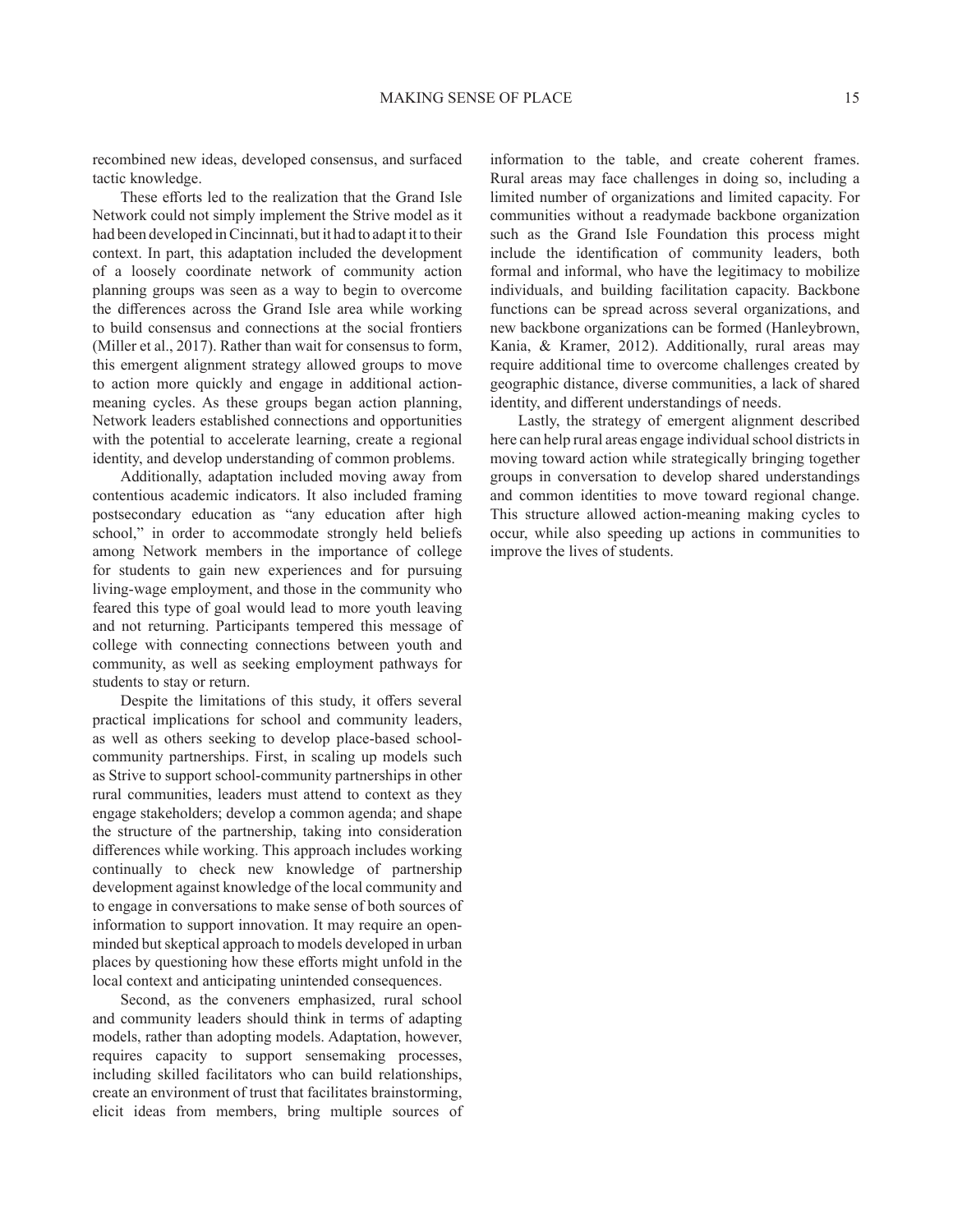#### **References**

- Azano, A. (2011). The possibility of place: One teacher's use of place-based instruction for English students in a rural high school. *Journal of Research in Rural Education*, *26*, 1-12. Retrieved from http://jrre.vmhost. psu.edu/wp-content/uploads/2014/02/26-10.pdf
- Bauch, P. A. (2001). School and community partnerships in rural schools: Leadership, renewal, and a sense of place. *Peabody Journal of Education*, *76*(2), 204-221. doi:10.1207/S15327930pje7602\_9
- Benford, R. D., & Snow, D. A. (2000). "Framing processes and social movements: An overview and assessment." *Annual Review of Sociology*, *26*, 611-639. doi:10.1146/annurev.soc.26.1.611
- Biddle, C., Mette, I., & Mercado, A. (2018). Partnering with schools for community development: Power imbalances in rural community collaboratives addressing childhood adversity. *Community Development*, *49*, 191-210. doi:1 0.1080/15575330.2018.1429001
- Bryson, J. M., Crosby, B. C., & Stone, M. M. (2006). The design and implementation of Cross‐Sector collaborations: Propositions from the literature. *Public Administration Review*, *66* (S1), 44-55. doi:10.1111/ j.1540-6210.2006.00665.x https://doi.org/10.1111/ j.1540-6210.2006.00665.x
- Budge, K. (2006). Rural leaders, rural places: Problem, privilege, and possibility. *Journal of Research in Rural Education*, *21*(13), 1-10. Retrieved from http:// citeseerx.ist.psu.edu/viewdoc/download?doi=10.1.1.6 14.1996&rep=rep1&type=pdf
- Casto, H. G., McGrath, B., Sipple, J. W., & Todd, L. (2016). "Community aware" education policy: Enhancing individual and community vitality. *Education Policy Analysis Archives*, *24*, 1-30. doi:10.14507/epaa.24.2148
- Choo, C. W. (1996). The knowing organization: How organizations use information to construct meaning, create knowledge and make decisions. *International Journal of Information Management*, *16*, 329-340. doi:10.1016/0268-4012(96)00020-5
- Corbett, M. J. (2007). *Learning to leave: The irony of schooling in a coastal community*. Halifax, NS: Fernwood.
- Creswell, J. W. (2014). *Research design: Qualitative, quantitative, and mixed methods approaches* (4<sup>th</sup> ed.). Thousand Oaks, CA: Sage.
- Edmondson, J., & Zimpher, N. L. (2012). "The new civic infrastructure: The 'how to' of collective impact and getting a better investment." *Community Investments*, *24*(2), 10-13, 38. Retrieved from https://ideas.repec.  $org/a/fip/fedfci/y2012isump10-1338nv.24,no.2.html$
- Edmondson, J., & Zimpher, N. L. (2014). *Striving together: Early lessons in achieving collective impact in*

*education*. Albany: State University of New York Press.

- Florida, R. (2005). *The flight of the creative class: The new global competition for talent.* New York, NY: Harper Business.
- Gallay, E., Marckini-Polk, L., Schroeder, B., & Flanagan, C. (2016). Place-based rural stewardship education: Engendering an identification with the local commons. *Peabody Journal of Education*, *91*, 155-175. doi:10.1080/0161956X.2016.1151736
- Gamson, W. A. 1992. *Talking politics*. New York: Cambridge University Press.
- Goodwin, M. (1998). The governance of rural areas: Some emerging research issues and agendas. *Journal of Rural Studies*, *14*, 5-12. doi:10.1016/S0743-0167(97)00043- 0
- Gruenewald, D., & Smith, G. (2008). *Place-based education in the global age: Local Diversity*. Mahwah, NJ: Erlbaum.
- Hanleybrown, F., Kania, J., & Kramer, M. (2012). Channeling change: Making collective impact work. *Stanford Innovation Review .*Retrieved from: https:// ssir.org/articles/entry/channeling\_change\_making collective\_impact\_work
- Henig, J. R., Riehl, C. J., Houston, D. M, Rebell, M. A., & Wolff , J. R. (2016). *Collective impact and the new generation of cross-sector collaborations for education: A nationwide scan.* New York, NY: Department of Education Policy & Social Analysis, Teachers College. Retrieved from https://www.wallacefoundation.org/ knowledge-center/Documents/Collective-Impact-andthe-New-Generation-of-Cross-Sector-Collaborationfor-Education.pdf
- Henig, J. R., Riehl, C. J., Rebell, M. A., & Wolff, J. R. (2015). *Putting collective impact in context: A review of the literature on local cross-sector collaboration to improve education*. New York, NY: Department of Education Policy & Social Analysis, Teachers College. Retrieved from https://www.wallacefoundation.org/ knowledge-center/Documents/Putting-Collective-Impact-Into-Context.pdf Howley, C. B. (1991). The rural education dilemma as part of the rural dilemma: Rural education and economics. In A. J. DeYoung (Ed.), *Rural education: Issues and practice* (pp. 73- 145)*.* New York, NY: Garland.
- Jennings, N. E. (1999). Reform in small places: Examining two rural schools' implementation of state reform. *Journal of Research in Rural Education*, *15*(3), 127-140. Retrieved from http://jrre.vmhost.psu.edu/ wp-content/uploads/2014/02/15-3\_1.pdf
- Kania, J., & Kramer, M. (2011). Collective impact. *Stanford Social Innovation Review*, *9*(1), 36-41. Retrieved from https://ssir.org/articles/entry/collective\_impact
- Kerr, K., Dyson, A., & Raffo, C. (2014). *Education*,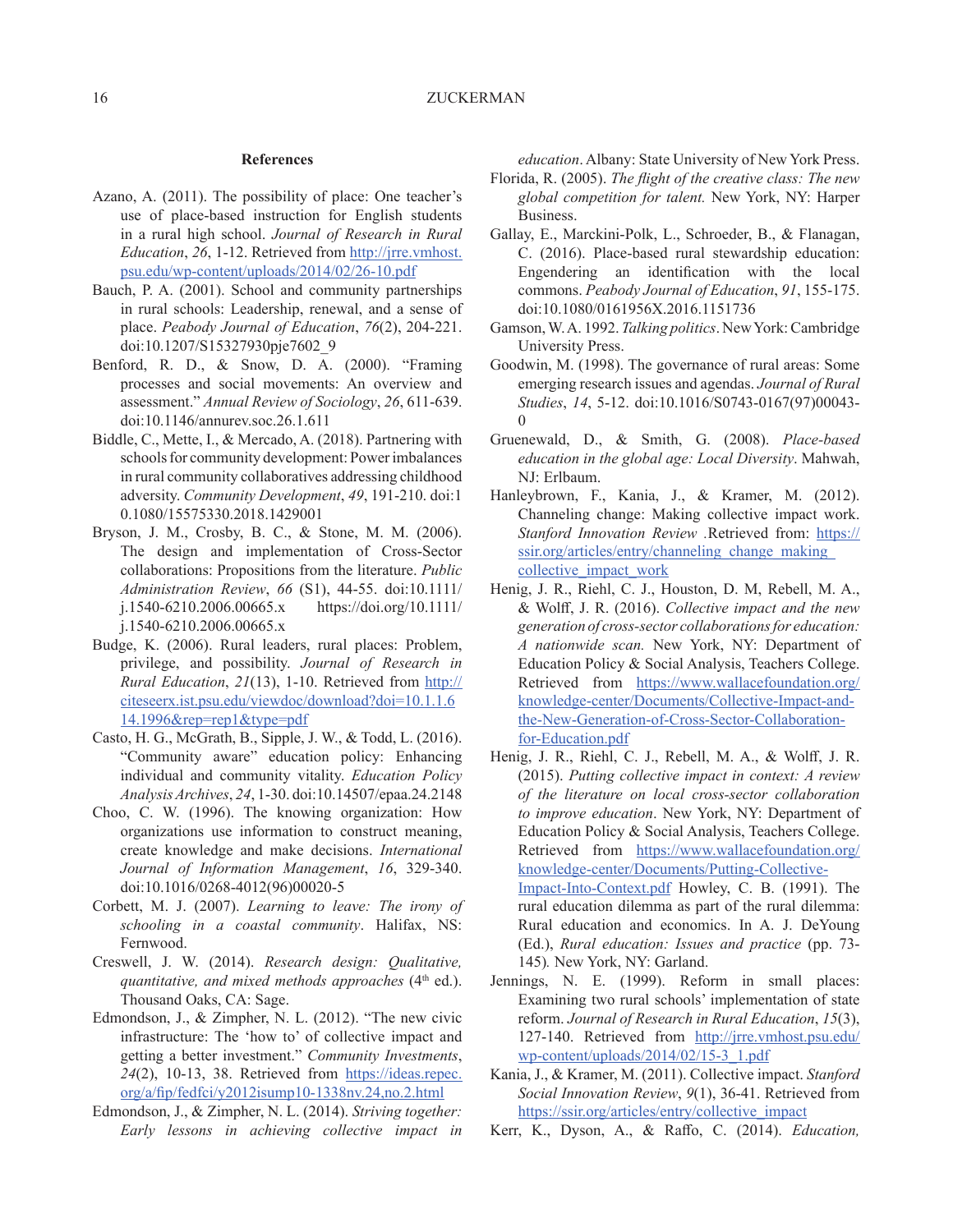*disadvantage and place: Making the local matter*. Bristol, UK: Policy Press.

- Lawson, H. A. (2004). The logic of collaboration in education and the human services. *Journal of Interprofessional Care*, *18*, 225-237. doi:10.1080/13561820410001731 278
- Lawson, H. A. (2013). Third-generation partnerships for p-16 pipelines and cradle-through-career education systems. *Peabody Journal of Education*, *88*, 637-656. doi:10.1080/0161956X.2013.835187
- Lawson, H. A., Alameda-Lawson, T., Lawson, M., Briar-Lawson, K., & Wilcox, K. (2014). Three parent and family interventions for rural schools and communities. *Journal of Education and Human Development*, *3*, 59-78. doi:10.15640/jehd.v3n3a5
- Lawson, H. A., Claiborne, N., Hardiman, E., Austin, S., & Surko, M. (2007). Deriving theories of change from successful community development partnerships for youths: Implications for school improvement. *American Journal of Education*, *114*, 1-40. doi:10.1086/520690
- Maitlis, S., & Christianson, M. (2014). Sensemaking in organizations: Taking stock and moving forward. *Academy of Management Annals*, *8*, 57-125. doi:10.54 65/19416520.2014.873177
- McGrath, D., Donovan, R., Schaier-Peleg, B., Van Buskirk, W. (2005). *The collaborative advantage: Lessons from k-16 educational reform*. Lanham, MD: Rowman & Littlefield Education.
- Miles, M. B., Huberman, A. M., & Saldaña, J. (2013). *Qualitative data analysis: A methods sourcebook.* Los Angeles, CA: Sage.
- Miller, P., Scanlan, M. K., & Phillippo, K. (2017). Rural cross-sector collaboration: A social frontier analysis. *American Educational Research Journal*, *54*(1), 193S-215S. doi:10.3102/0002831216665188
- Miller, P., Wills, N., & Scanlan, M. (2013). Educational leadership on the social frontier developing promise neighborhoods in urban and tribal settings*. Educational Administration Quarterly*, *49*, 543-575. doi:10.1177/0013161X12471531
- Mitra, D. L., & Frick, W. (2011). Civic capacity in educational reform efforts: Emerging and established regimes in rust belt cities. *Educational Policy*, *25*, 810- 842. doi:10.1177/0895904810386597
- Mitra, D. L., Movit, M., & Frick, W. (2008). Brain drain in the rust belt: Can educational reform help to build civic capacity in struggling communities? *Educational Policy*, *22*, 731-757. doi:10.1177/0895904807310038
- National Center for Education Statistics. (2014). *Search for public schools*. https://nces.ed.gov/ccd/schoolsearch/
- Neuman, W. L. (2011). *Social research methods: Qualitative*  and quantitative approaches (7<sup>th</sup> ed.). Boston: Allyn & Bacon.
- NVivo qualitative data analysis software (Version 10) [Computer software]. (2012). Victoria, Australia: QSR International.
- Quick, K. (2017). Locating and building collective leadership and impact. *Leadership*, *13*, 445-471. doi:10.1177/1742715015605348
- Quick, K., & Sandfort, J. (2014). Learning to facilitate deliberation: Practicing the art of hosting. *Critical Policy Studies*, *8*, 300-322. doi:10.1080/19460171.20 14.912959
- Reardon, S. F. (2011). The widening academic achievement gap between the rich and the poor: New evidence and possible explanations. *Whither opportunity*, 91-116.
- Schafft, K. A. (2016). Rural education as rural development: Understanding the rural school-community well-being linkage in a 21st-century policy context. *Peabody Journal of Education*, *91*, 137-154. doi:10.1080/0161 956X.2016.1151734
- Schafft, K. A., & Biddle, C. (2013). Place and purpose in public education: School district mission statements and educational (dis)embeddedness. *American Journal of Education*, *120*, 55-76. doi:10.1086/673173
- Shipps, D. (2003). Pulling Together: Civic Capacity and Urban Reform*. American Education Research Journal,* 40(4): 841–878.
- Shortall, S. (2004). Social or economic goals, civic inclusion or exclusion? An analysis of rural development theory and practice. *Sociologia Ruralis*, *44*(1), 109-123.
- Showalter, D. A. (2013). Place-based mathematics education: A confl ated pedagogy. *Journal of Research in Rural Education*, *28*(6), 1-13. Retrieved from http://jrre. vmhost.psu.edu/wp-content/uploads/2014/02/28-6.pdf
- Smith, G. A. (2002). Place-based education: Learning to be where we are. *Phi Delta Kappan*, *83*, 584-594. doi:10.1177/003172170208300806
- Stake, Robert E. *The art of case study research*. Sage, 1995.
- Stone, C. N., Henig, J. R., Jones, B. D., & Pierannunzi, C. (2001). *Building civic capacity: The politics of reforming urban schools.* Lawrence: University Press of Kansas.
- Strive Together (2019). *Theory of Action*. Retrieved from: https://www.strivetogether.org/wpcontent/uploads/2019/05/Theory-of-Action-Poster\_052019\_Final.pdf
- Strive Together. (2013). *Cradle to career core outcome areas*. Retrieved from: https://www.strivetogether. org/wp-content/uploads/2017/06/StriveTogethercradle-to-career-outcomes-research-publication. pdf
- Taylor, J. R., & Van Every, E. J. (2000). *The emergent organization: Communication as its site and surface.* Mahwah, NJ: Erlbaum.